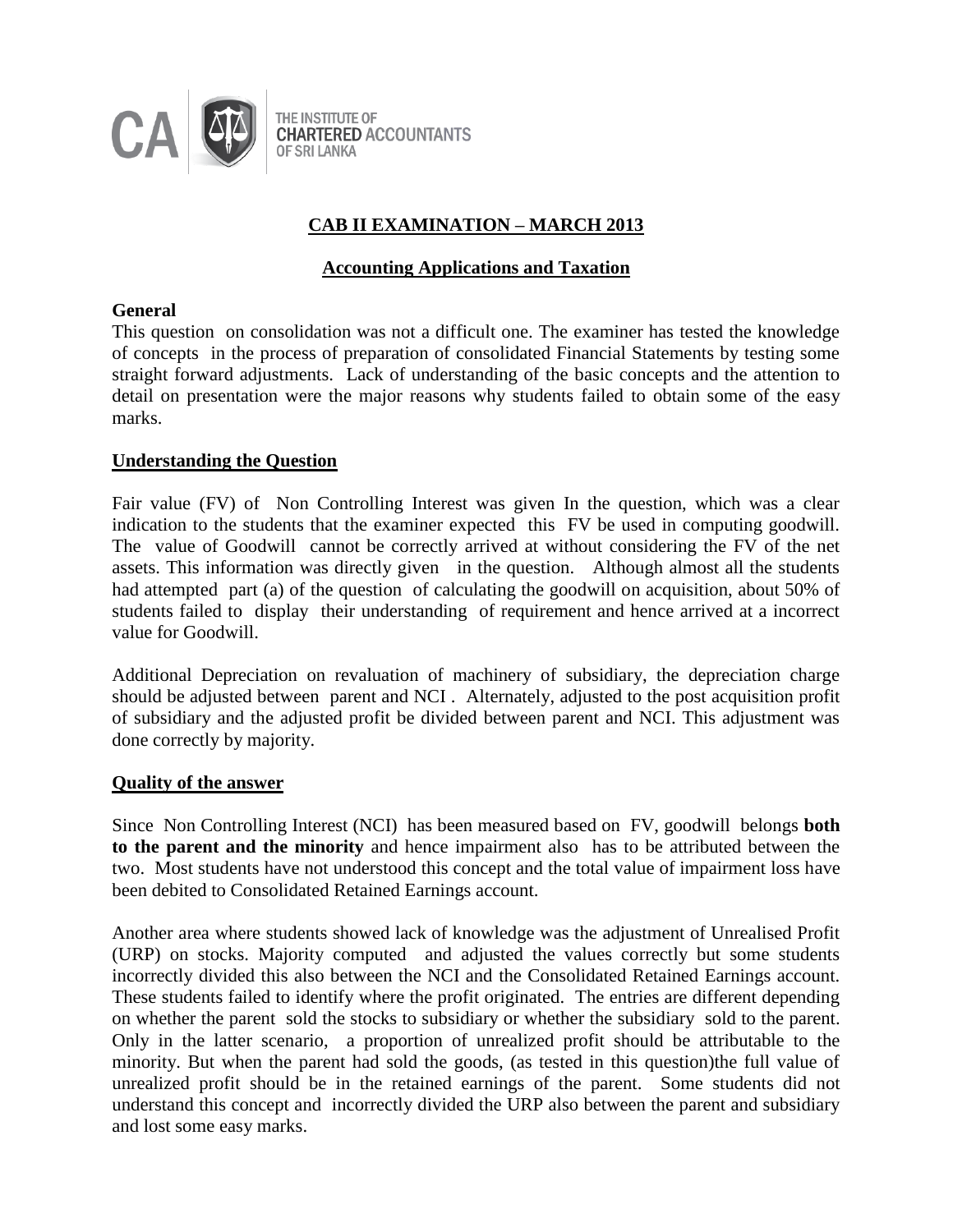Quite a number of candidates did another error. The dividend due to NCI was also taken into NCI account instead of showing under current liability.

A few students have adjusted the debenture interest to Trade and other Payables instead of deducting from Trade and other Receivables. Students should pay attention to eliminating the inter- company transactions from the correct class of asset or liability.

Lack of knowledge on presentation was shown by some students . The following mistakes were observed.

- i) Some students showed the Consolidated Revenue Reserve above the Revaluation Reserve.
- ii) In the presentation of NCI two mistakes were observed. One was that some showed the NCI on the line above the Consolidated Retained earnings. The other was that some candidates showed the NCI as a separate item under Non-current Liability.
- iii) Another area was the use of terminology. Some students still used the term "Minority Interest" instead of NCI.

A few candidates showed total lack of understanding of the consolidation concepts. The share capital of the subsidiary company was added to the parent and shown in the Consolidated Statement of Financial Position.

# **Answer Relevant to the question**

About 50% of the candidates made a common mistake not reading the question properly. The question stated that the goodwill has impaired **to** Rs 1.8million. Many Students interpreted this as impaired **by** Rs 1.8 million. This common error had been done by candidates who attempted in English medium as well as in Sinhala medium.

According to the question, Debenture interest was paid bi- annually. Students calculated the interest for the full year and made the adjustment and lost marks.

# **Planning / Building the answer**

Some students in answer to part (a), (b) and (c), showed the entries in a schedule/ statement form and then again prepared "T" accounts as well which was a duplication of work wasting time unnecessarily.

Some have written journal entries for the adjustments, however have forgotten/ missed to adjust the entry and taken the original value to the Statement of Consolidated Financial Position. However marks were given for the journal entry in these instance and hence candidates did not lose any marks if the entry was correct.

There were a few students who had run short of time due to weakness in overall time planning and computed only few adjustments. The debenture interest and URP had been calculated properly but the double entry was not shown hence did not show their knowledge of the ability to make the adjustment correctly and lost marks.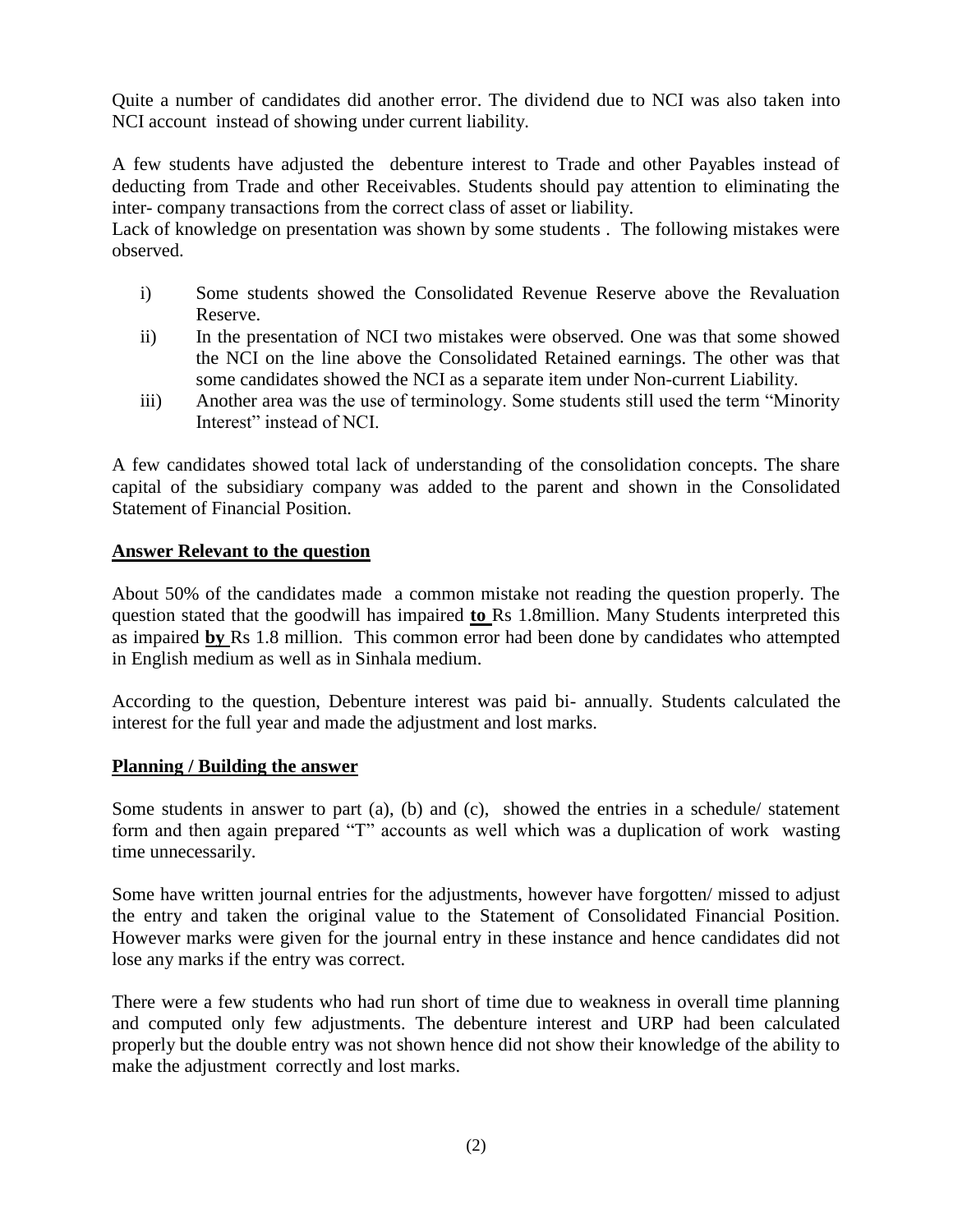Some showed the Goods In Transit as a separate line item and the value shown was after adjusting the relevant URP ( i.e. Rs. 260,000, which was Rs. 312,000 –Rs. 52,000). However the URP value of Rs.52,000 again adjusted to the inventory also (i.e. Rs.  $20,000 + \text{Rs. } 52,000$ ) =Rs.72,000) duplicating the entry.

# **Question No. 02**

# **Understanding the question**

This question tested the students' ability and understanding in the preparation and presentation of Financial Statements applying relevant standards and guidelines. Lack of understanding shown in following areas.

- Most students did not know how to adjust the abnormal cost of inventory acquisition. Abnormal cost of the stocks purchased (Rs. 35,000) to be removed from cost of sales and to be shown as a separate item of other expenses.
- Students misunderstood the adjustment for Rs. 1.2mn of motor vehicle acquired in 2006 and showed this as a disposal under Statement of Movement of Property, Plant and Equipment. Some had calculated depreciation for this also.
- Some students written off the specific provision balance of trade debt (Rs.30,000) to profit and loss account while others written off the total unrecoverable balances (Rs.  $80,000 = \text{Rs. } 50,000 + \text{Rs. } 30,000$  to provision for bad/doubtful debtors.
- Very few knew how to show the over valuation of opening stock (Rs. 120,000) in the Statement of Changes in Equity. Some had adjusted this to the brought forward retained earnings balance as a working and brought the net figure to the Statement of Changes in Equity.
- Several students did not do the adjustment for the Preference Dividend. Some had mentioned under notes that it is assumed that Preference Dividend was not approved. Students ignored that the Preference Shares were cumulative or did not understand the basic principles.
- The computation of the amortisation of patent rights (Rs.1,500,000) was not attempted. Computation of the taxation to be charged to profit and loss account and the provision for payables i.e. Rs.  $2,600,000 +$  Rs. 150,000 (under provision) + Rs. 40,000 (deferred tax)  $=$  Rs. 2,790,000 were incorrectly done. Current liability is Rs. 2,600,000 + Rs. 150,000 – Rs. 2,300,000 = Rs. 450,000. Deferred tax Rs. 40,000 need to be shown as a Non Current Liability.
- No provision was made for dividend on 12% cumulative preference share (Rs.600,000) in spite of the payment of interim ordinary dividends.

# **Subject knowledge of the students**

Very few demonstrated some understanding of classifying items under Other Comprehensive Income. Only less than 5% of candidates showed the impairment adjustment value under the Other Comprehensive Income. Out of those who had attempted, majority indicated Rs. 580,000 as the adjustment. Very few got the ½ mark allocated here.

Technical knowledge is very poor. Some were not familiar to the formats and headings. Knowledge on classification of expenses under correct heading was also poor. However a large number of students was aware of the requirement for presentation of Statutory Financial Statements and build up the answers in compliance with new requirements.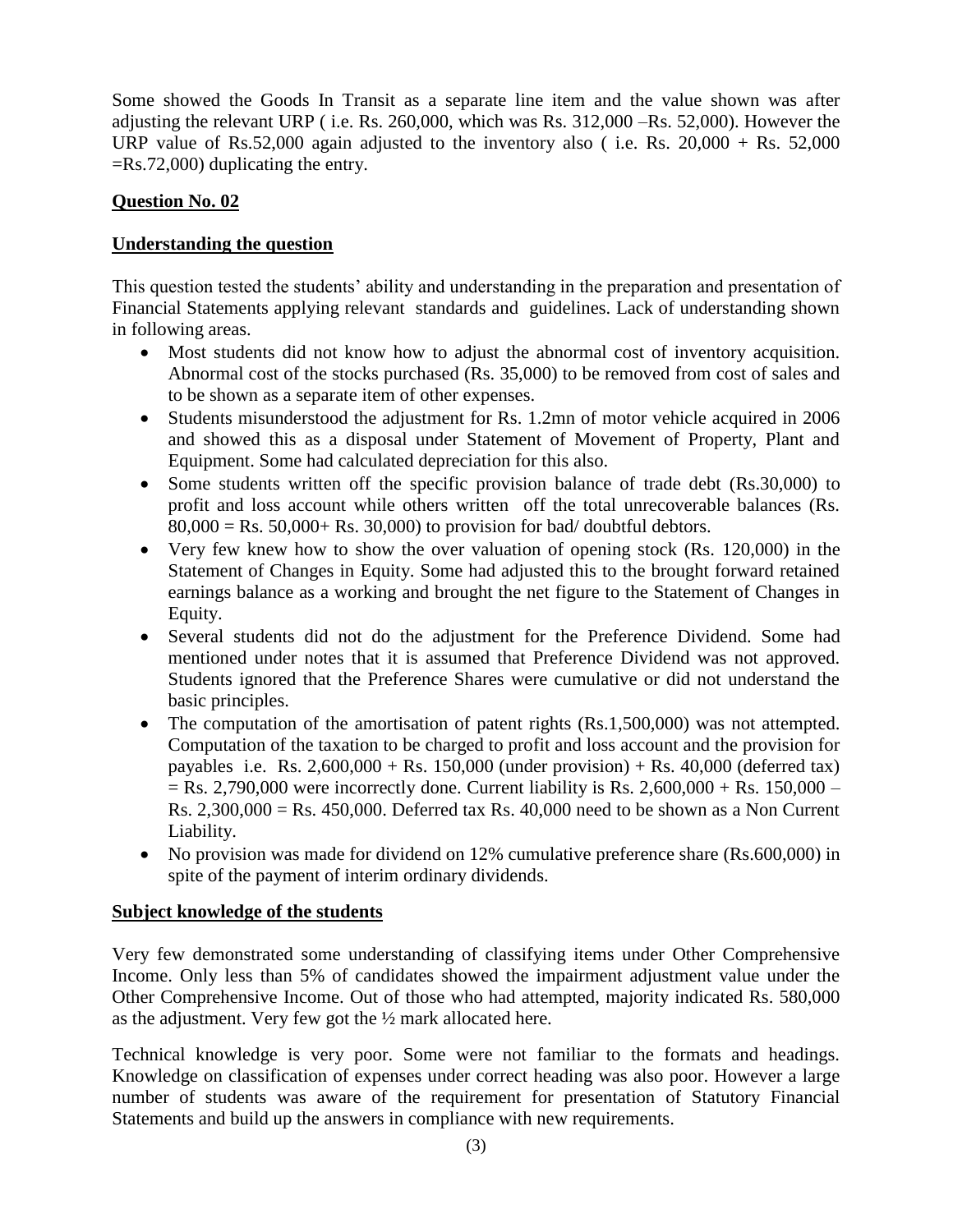# **Position of the answer**

Classification of Current and Non Current Liabilities had not been understood by most students. Most showed the deferred tax liability under Current Liabilities. The students also did not know that provisions and other liabilities need to be segregated. Most students showed the provision and the deferred tax liability as one cumulative total.

# **Common difficulties faced by students**

- Incorrect value was adjusted to Revaluation Reserve Account (Total Rs.580,000 was adjusted).
- Not showing the Preference Dividend in Statement of Changes in Equity.
- Presentation of impairment adjustment under Movement of Property ,Plant and Equipment.
- Showing the income tax provision and deferred tax separately under current liabilities and non current liabilities respectively in the Statement of Comprehensive Financial Position.

# **Possible areas where majority made mistakes**

- Some adjustments had been made without workings, when the answer is incorrect there was no way to giving pro-rata marks for any correct parts of the adjustment.
- Untidy workings and illegible hand writing.
- Lack of attention to details in writing down correct headings. Some students still use the word Balance Sheet. Some did not write the name of the Company. Some did not indicate the reporting date and lost marks.

# **Question No 03.**

Q.3.i. has tested the ability of student to explain the purpose of preparation of each component in the set of Financial Statements namely Statement of Financial Position, Statement of Comprehensive Income and Statement of Cash Flows and how these statements fulfil the requirements of users of Financial Statements. Very few could present a comprehensive answer including elaborations that are to be included compulsorily in the answer. Most of the students had written irrelevant explanations without understanding the question or/and lack of knowledge about the purpose of preparation of above statements.

Q.3.ii.a,b and c have tested the ability of the students in application of LKAS 18 – Revenue. Only few students could demonstrate their knowledge and present a correct answer. Some had attempted the question without the knowledge of the basic principle applicable in terms of the LKAS – 18 but applying the general knowledge. Those were unable to do produce correct answers.

Approximately 75% of students did not understand this standard correctly. They had identified the full amount Rs. 4.5mn received as revenue instead identifying Rs. 0.25mn as an advance receipt for the next year's revenue.

Part ii. B. Around 50% of candidates had not categorised the total revenue into interest income of Rs. 0.08mn and sales as Rs. 1.2mn.They have recognized the total Rs. 1.28mn as revenue.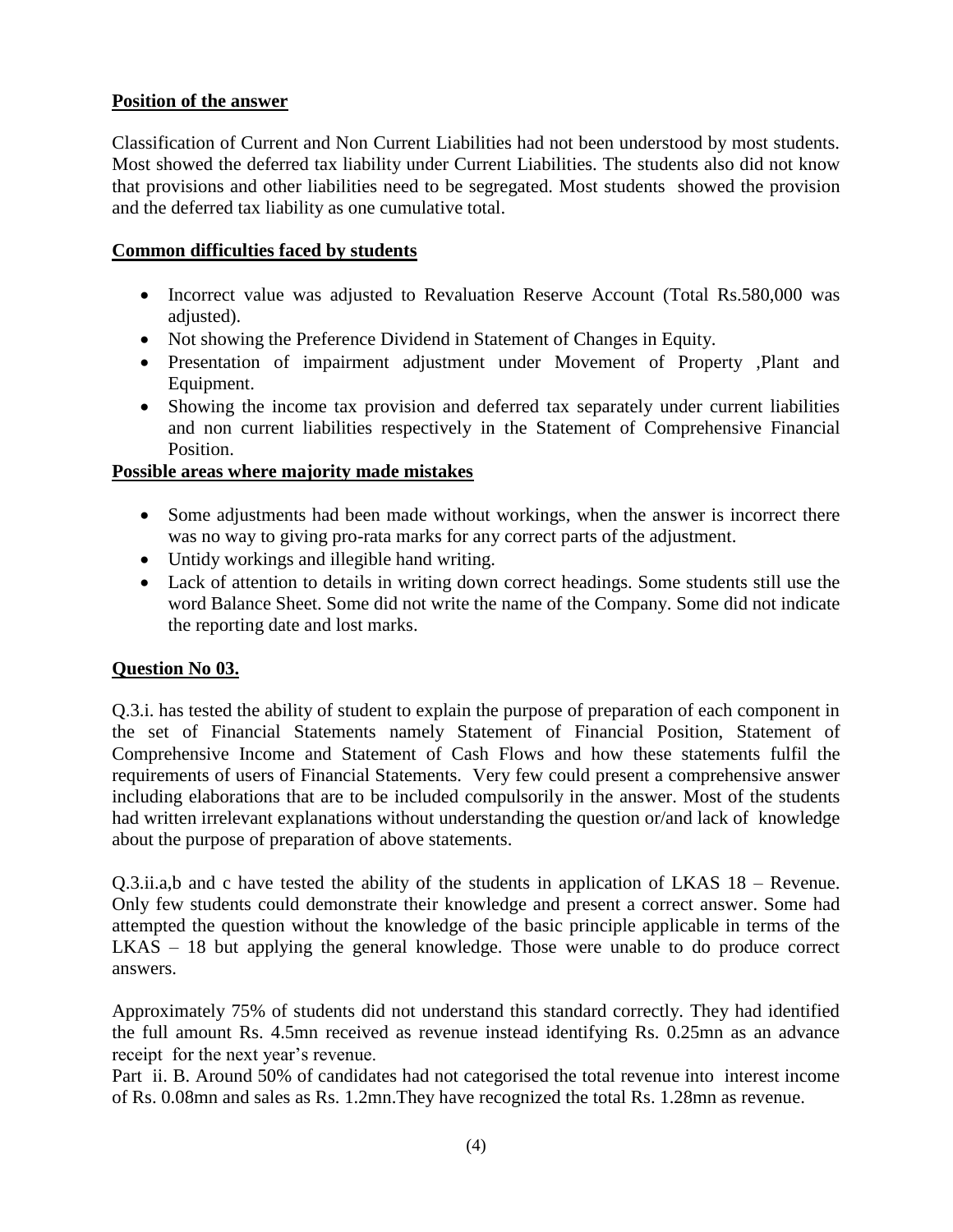Part ii. C. Few have understood the question and formulated the correct answer as explained in LKAS. The students could not understand the point where the risk and reward pass to the customer. Under the FOB terms the seller is responsible up to the goods are loaded on to ship and sale should be recognised at that point.

Q.3.iii. A fair number of students could earn around 75% of the marks allocated for this question. This is an easy question where marks could be obtained with simple calculation but with proper understanding of very important ratios that are regularly calculated.

# **Question No. 04**

(1)

# **(i) What is good in the answers**

(a) Understanding the question

# Question No. 04

Almost all the candidates correctly understood the requirement of computing the income tax liability, tax credits and balance tax payable by a government employee who also has income from other sources as well.

# Question No. 05

Almost all the candidates correctly understood the requirement of computing the divisible profit, partnership tax and the distribution of divisible profits among the partners.

# Question No. 06

Majority of the candidates correctly understood the requirement of computing the nation building tax payable by a supermarket.

(b) Position (quality) of the answer

# Question No. 04

Majority of the candidates supported their final answers with notes and calculations. This helped examiners to award allocated marks.

(c) Answer relevant to question nos. 4, 5 & 6

Since a majority of the candidates properly understood the requirements of the question, they provided answers which were relevant to the question.

(d) Subject knowledge of the students

# Question No. 04

Quite satisfactory. Majority of the candidates correctly identified statutory/assessable/taxable incomes, exhibited sound knowledge of ascertaining employment income, business income, interest income and property income.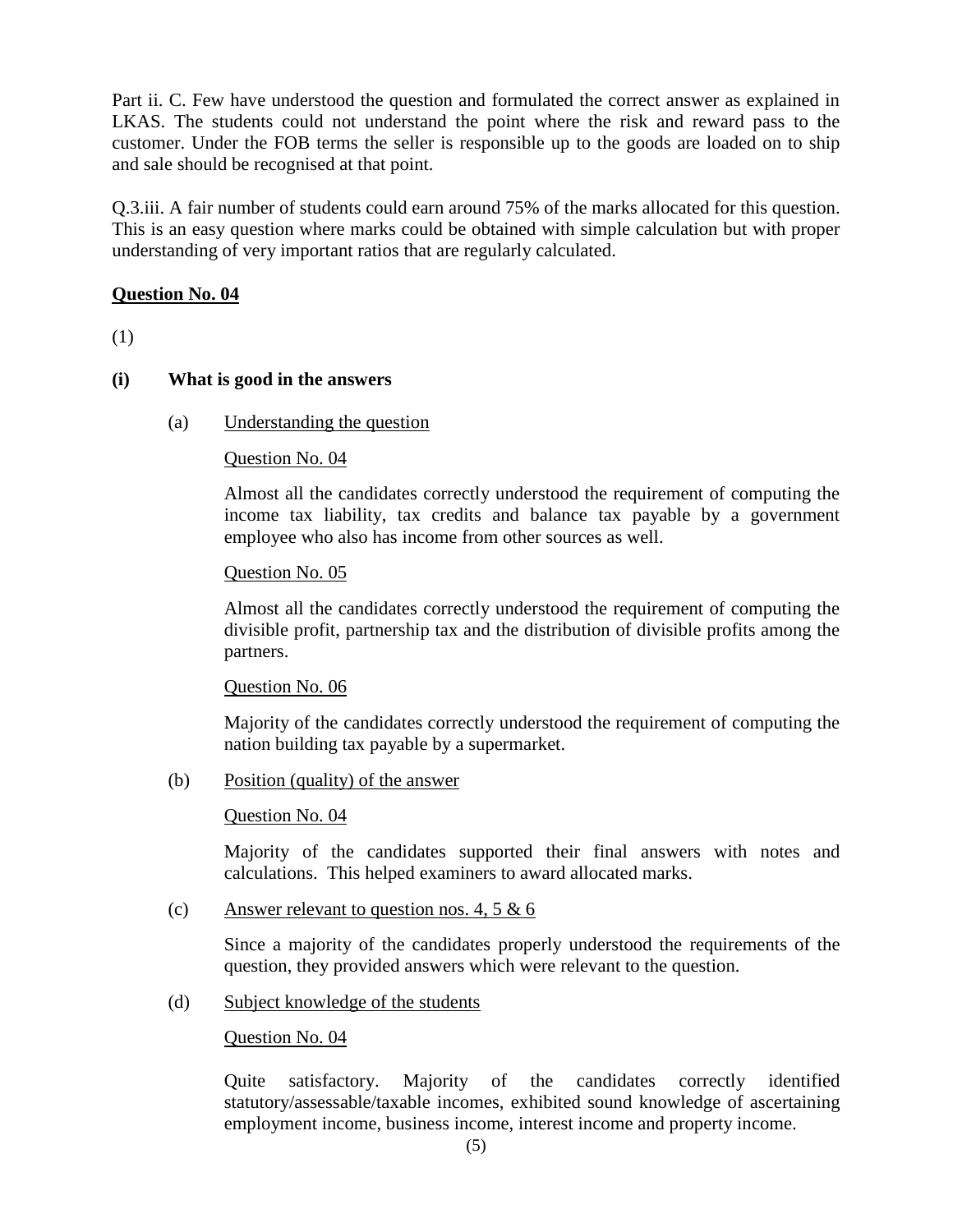# Question No. 05

Quite satisfactory. Majority of candidates displayed excellent knowledge of the principles of taxation of a partnership business computation of divisible profits, distribution of divisible profits among the partners were excellent.

# Question No. 06

Quite satisfactory. Majority of the candidates provided correct computation of NBT liability.

(e) Planning (building) the answer

Q. Nos. 4, 5 & 6

Majority of the candidates provided methodically built up answers. They also supported their answers with schedules and notes.

### **(ii) What was bad in answers**

(a) Understanding the question

### Question No. 04

- i. Some candidates misunderstood the salary increment as a monthly increment from December 2011.
- ii. No. of months prior to increment and after increment was incorrectly understood by many candidates in computing employment income.
- iii. Making assumptions disregarding information given in the question.
- iv. Sale of land- assuming profit motive though there is no such indication in the question.

### Question No. 07

Only a very few candidates understand the requirement of the question. Majority of the candidates who attempted did not understand the question. They mentioned the time bar provision applicable for making assessments.

(b) Position (quality) of the answer

### Question No. 04

The answers of a few candidates were of poor quality. Not supporting their answers with workings and poor presentation of tax computation are the main reasons for their unsatisfactory performance.

- E.g. (i) claiming qualifying payment in respect of interest expense.
	- (ii) deducting tax-free allowance from total statutory income.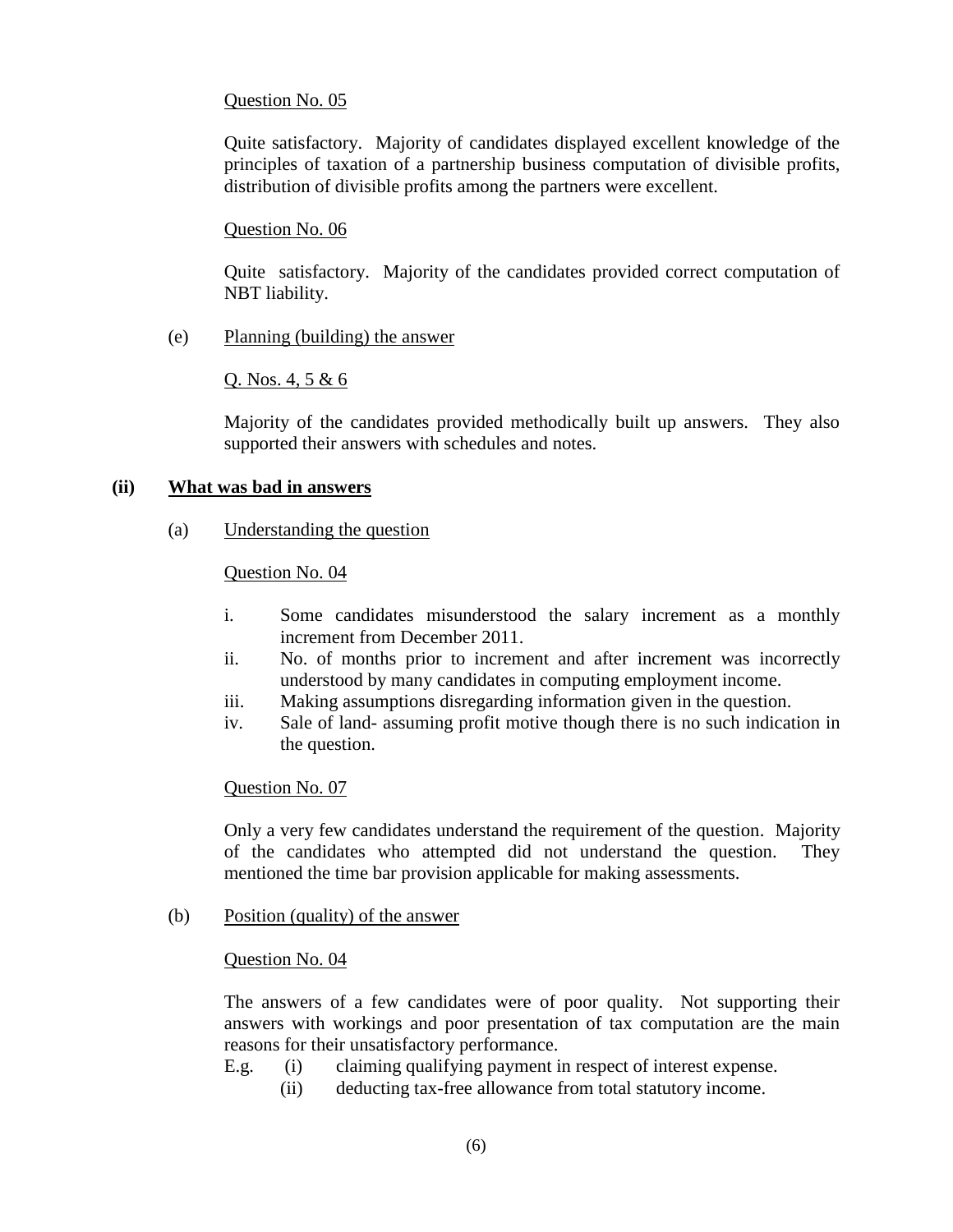- (iii) deducting PAYE, self-assessment payments in arriving at taxable income.
- (c) Answer relevant to question

### Question No 07

A good number of candidates mentioned the essentials for a valid appeal against an assessment.

(d) Subject knowledge of candidates

# Question No. 04

- (i) A good number of candidates are ignorant of the latest amendments to the Inland Revenue Act.
- (ii) Majority of the candidates not aware that W&OP fund contributions and housing loan repayments cannot be claimed as qualifying payments.

# Question No. 05

A few candidates did not know that interest paid to partners in their capacity is lenders, yard rent paid to partners in their capacity as landlord are allowable deductions in ascertaining divisible profits of partnership.

# Question No. 06

A good number of candidates did not know that only 50% of turnover is liable to Nation Building Tax.

# Question No. 07

A vast majority of the candidates are ignorant of Sec.177 (3) of the Inland Revenue Act which gives tax payers who have failed to lodge a valid appeal against an assessment an opportunity to lodge an objection.

### **(iii) Planning (building) the answer**

### Question No. 04

Not reading the question properly, E.g. (i) Employment income – No. of months prior to increment and after increment was incorrectly identified.

# (2) **Common difficulties faced by candidates**

- (i) Illegible handwriting
- (ii) Poor communication skill.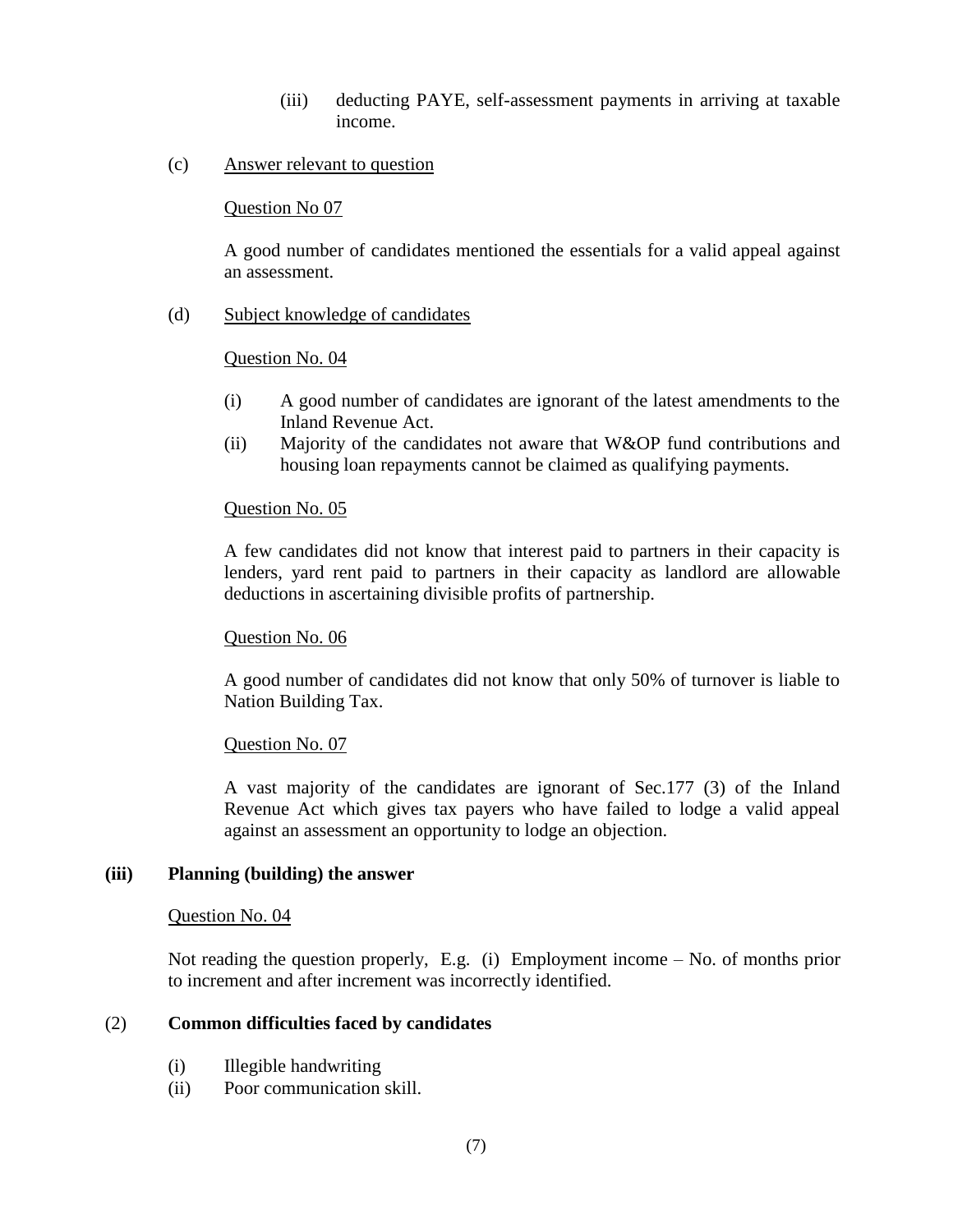### (3) **Possible areas where majority made mistakes**

- (i) Failure to update themselves with the latest amendments to the Inland Revenue Act.
- (ii) Bad handwriting and poor communication skills.
- (iii) Improper reading/understanding of the requirements of the questions.
	- E.g. Question No. 04
	- (a) Disallowing 50% of the repairs in ascertaining the adjusted professional income when the question clearly states that no repairs were done to the pharmacy (rented out)
	- (b) Sale of land assuming sale as an adventure in the nature of trade (profit motive) though the question does not mention any characteristics of trading.
- (iv) Not paying attention to statements most/facts stated in the question. Most of these are intended to test students' knowledge.
- (v) Failure to support answers with details of workings. These workings carry substantial marks and examiner cannot award marks in the absence of workings.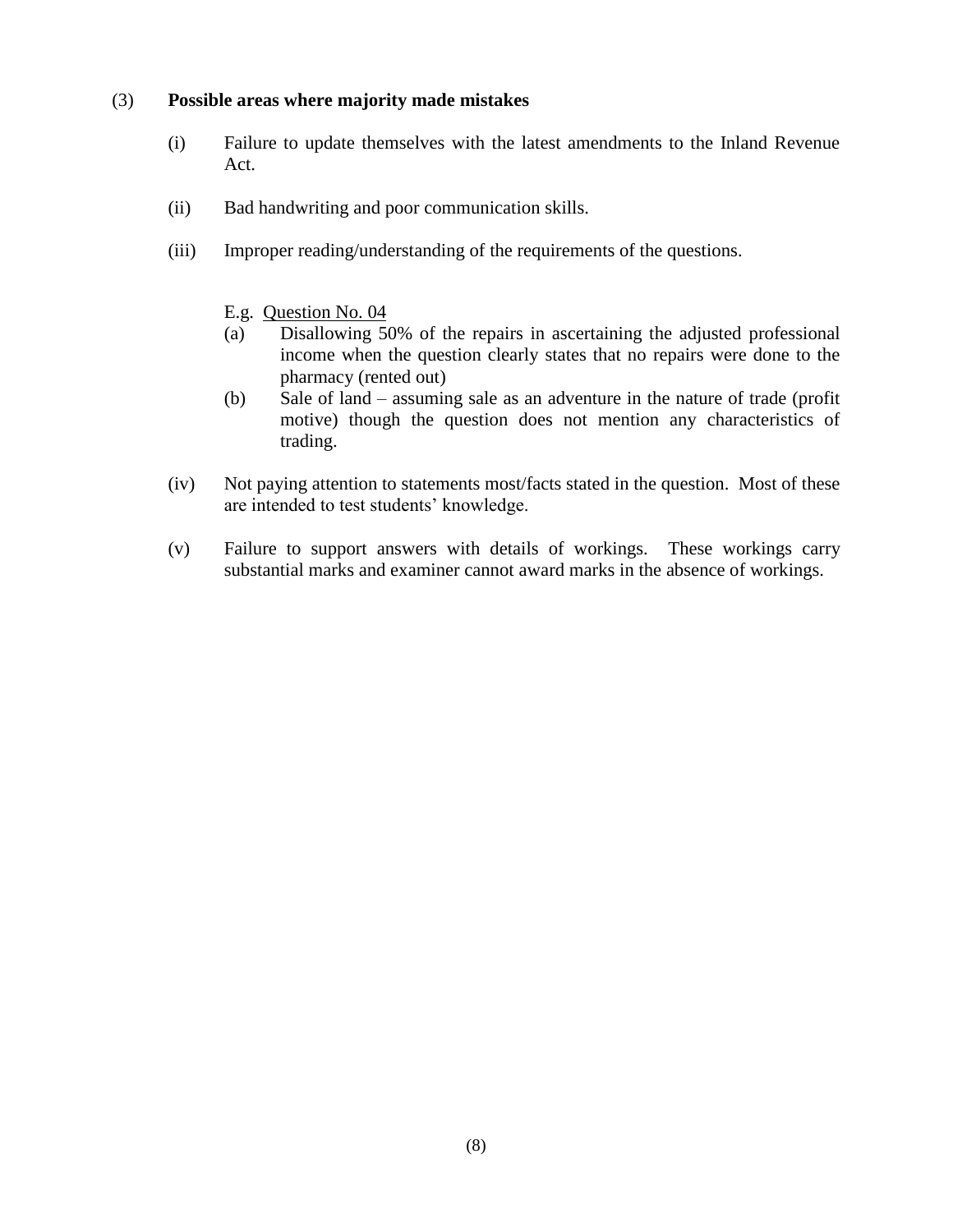

# **CAB II EXAMINATION – MARCH 2013**

# **Audit and Assurance**

# **Question No. 01**

This question has been attempted by almost everybody and about 50% of the candidates obtained 50% or more of the allotted 20 marks. This shows that fair and reasonable number of candidates have understood the question.

Some answers to part (a) were exactly as given in the suggested answer which is given in the study text. This shows the quality of the answers have been generally good.

Answers to part (a), (b) and (e) quite relevant most obtained full marks. Subject knowledge on areas tested in the question as good except for part (c) and (f).

Following are some of the common errors observed in the bad answers with regard to understanding the question, quality of answers, knowledge on the subject tested, planning etc.

For part (b) some candidates did not understand the question properly and produced irrelevant answers such as auditor is not responsible for detecting fraud and errors. 100% assurance cannot be given, auditor's duty is to express an opinion on the financial statements etc.

Part (c) Quality of the answers was very poor. Some candidates mentioned reasons for planning the assurance engagement, instead of professional skepticism. While some others described what is professional skepticism in detail probably due to lack of knowledge on the point.

Lack of understanding is always coupled with the lack of knowledge of the areas/topics tested. For example, for factors that determine duties and responsibilities of the auditor, some have stated, audit fee, experience of the auditor, time frame of the audit etc.

This was very noticeable in the case of answers given to part (d) i.e. the nature, rules and procedures applicable for both type of assurance were given which are not required and was a wastage of time. Some often described how they carry out the assurances given with a chart which is a wastage of time.

This exemplify that some candidates have not planned the answer which is vital.

Lack of understanding the question and lack of planning the answer were common difficulties faced by many candidates.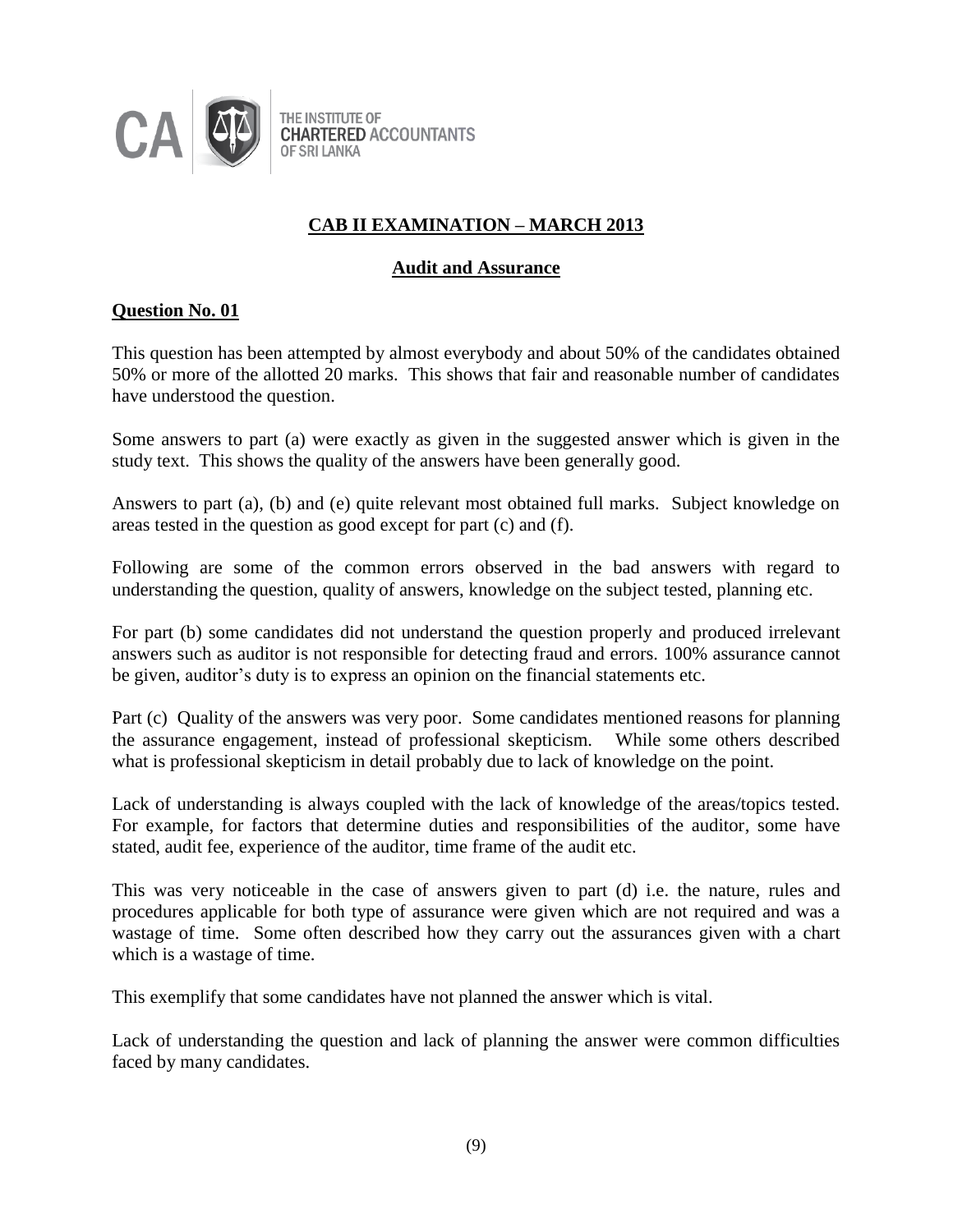Candidates are expected to study the Auditing Standards applicable now. Most of the answers to the questions found in the Standards, CA Sri Lanka study texts. Any answers given basically based on common sense and general knowledge are not adequate.

# **Question No. 02**

Almost all the candidates have attempted this question. Only about 20% of them earned more than 15 marks out of 25 marks allotted. Almost all of the candidates have properly understood part (c) of the question and part (a) (ii) and (iii) of the question comparatively to a great extent. Quality of the answers was good in that candidates correctly listed the relevant points as asked by the question.

Relevance of the answers to part (a) (ii) (iii) and (e) of the question was extremely good. Also knowledge of the subject matter and its application was comparatively great in the answers to those parts.

Answers to about parts have been appropriately built in point form with minimum explanation.

- Answers for part (a) (i) (d) and (c) of the question were very poor. It was felt that candidates have not properly understood the question.
- Quality of the answers was very poor for those parts in that unnecessary details were written which are not relevant to the question.
- Some answers to part (e) and (d) are totally irrelevant to the question. Part (d) question asks to state 4 audit procedures to evaluate appropriateness of source data but candidates suggested to check, competence and experience of expert, use of another expert, experts knowledge on auditing, re-calculation, enquiring expert's technical knowledge etc.
- Subject knowledge seemed to be poor in part (a) (i) (d) and (e).
- Hardly any candidates could explain how audit committee assists in reducing the expectation gap. Instead, they explained about expectation gap and composition of audit committee and its role in general.
- Some explained the content of the engagement letter, which is repeated for part (a) (ii) as well.

With regard to planning, in most instances some candidates have initiated the answer by repeating the question which is unnecessary and is wastage of time.

Common difficulty observed in respect of parts (a) (i) (iii) (d) (e) was inability to understand the question properly. This may be due to the fact that some candidates have not properly read and comprehend the question. It was noted that some candidates explained theory behind the question rather than focusing the answer to question set, e.g. part (a) (i) and (ii).

Lack of practical experience was apparent from the answers produced by some candidates to part (b).

# **Question No. 03**

The question was aimed at testing some factors affecting the independence of the auditor. Majority of the candidates understood the question properly and gave good answers. About 40% of the candidates have obtained over 6 marks.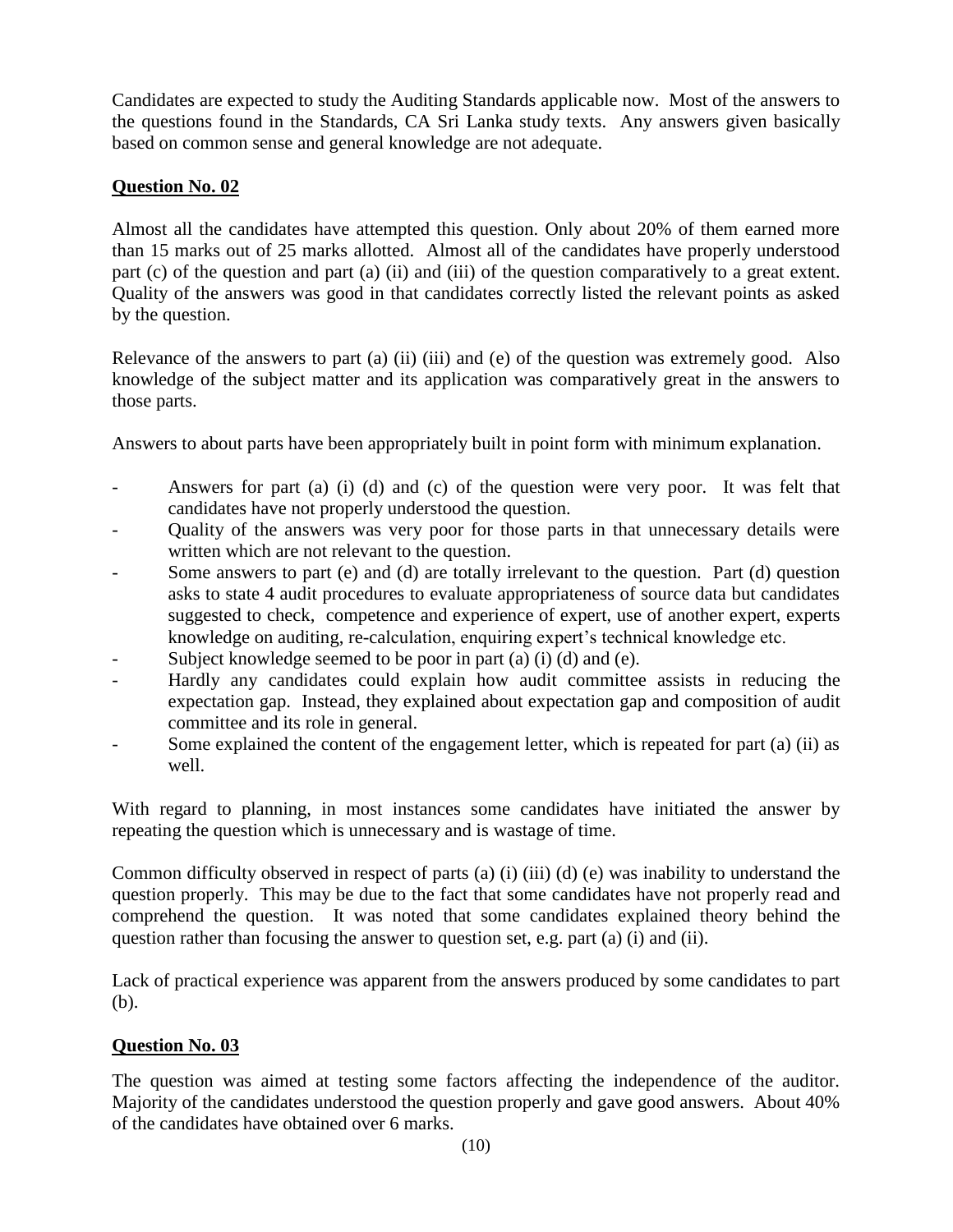However some candidates have misunderstood the question in that they had quoted provisions of the Companies Act for part (a) and (b).

Some candidates correctly identified the threat but could not state the principle affected.

A good number of candidates did not identify the relevant threat such as self review, familiarize and self interest but went on to lengthy discussion covering independence, objectivity and credibility of the audit report.

Part (a) Some candidates though knew the reviewing of his as inappropriate act own work by George the risk arising thereof has been incorrectly identified as self interest threat, while some others identified as a familiarity threat.

Common difficulty faced by a large number of candidates was to connect the facts given in the scenarios to the corresponding section of the Code of Ethics. For example many candidates took the service provider to be an employee in the Pubudu Enterprise.

Following are some of the other common errors noted.

- There is no ethical issue as Mr. John has resigned from the ABC company.
- Some candidates discussed about the safeguards that can be taken which is not required.
- Some simply stated there is a violation of Code of Ethics but could not say, what is it and how it is arisen.

Average candidate who prepared for the examination could obtain full marks without much writing as answers are readily available in the study text.

# **Question No. 04**

Majority of the candidates have properly understood all three parts of the question. However, the quality of the answers to part (a) and (b) were only satisfactory. Most of them have written correct answers and obtained full marks. For part (c) though understood the question many candidates could not identify internal control weaknesses clearly and have repeated the current situation of the Good Look given in the question.

About 75% of the candidates could not earn more than  $7 - 8$  marks out of 15 marks.

Following are some of the common errors observed.

- Some knew limitations of internal controls but they were able to mention only 1 or 2 limitations.
- Although the examiner expect answers in point form for part (a) and (b) large number of candidates have explained those points in detail wasting their valuable time.
- For part (c) some candidates focused on the salary related issues and suggested improvements only for that. Other areas such as recruitment of casual staff; nonsegregation duties was omitted.
- Even though many candidates displayed their theory knowledge on internal control they could not apply it to the given scenario perhaps due to lack of practical experience.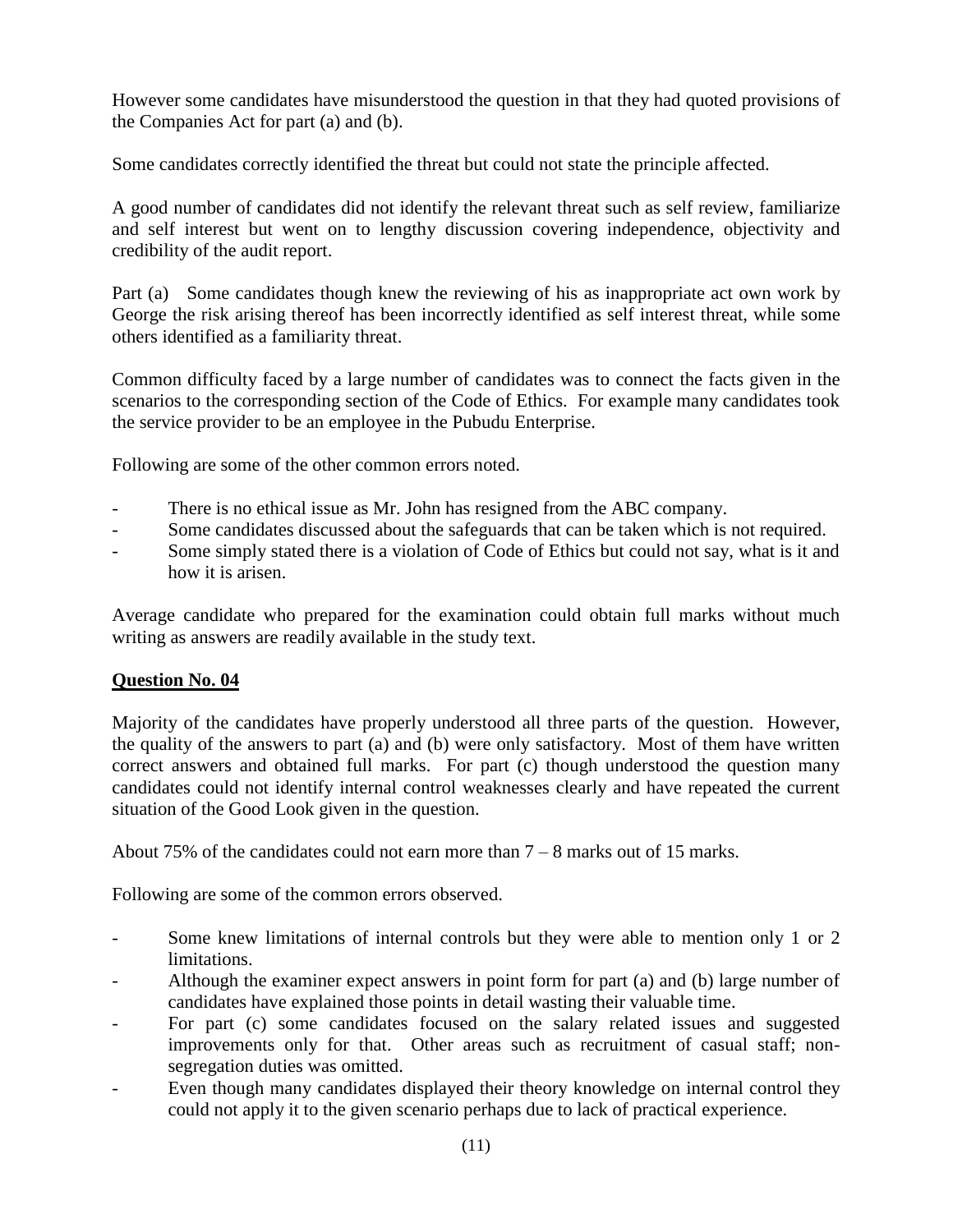# **Question No. 05**

Almost all the candidates have attempted this question and around 20% of them have answered reasonably well and obtained over 7 marks out of 15 marks allotted. Their subject knowledge appeared to be satisfactory. They could not score full marks for part (a)  $\&$  (b) due to not being able to give the required number of points for the answers.

Considerable number of candidates had not understood the questions in part (a) and (b) properly and without thinking deeply have answered blindly. For example for part (a) many candidates discussed about sufficiency and reliability of audit evidence instead of going to deal with factors that affect the auditor's determination about the sufficiency and appropriateness of audit evidence.

Following are some of irrelevant answers noted.

- Evidence is more reliable when it is obtained outside the entity.
- Evidence obtained direct by the auditor is more reliable.
- Documentary evidence is more reliable that oral evidence and photocopies.

Some candidates listed method of obtaining evidence.

Part (b) Only very few candidates have produced correct answers. This question was not properly understood by many. It was apparent that they have not gone through the study text properly.

Some answers were rather general and were based on common sense such as follows:

- Size of the entity.
- Time allocated for the audit.
- Cost factor.
- Resource availability.
- Rules and regulations imposed by the CA Sri Lanka.

This displayed their lack of technical knowledge in this area. Some candidates have written almost same points for both (a) and (b).

Part (c) Many candidates do not seem to be familiar with modification of opinion paragraph. Hardly any candidates obtained more than 4 marks. Although the question requires to give basis of qualifying audit opinion some candidates given simply an opinion paragraph such as except for investment value the financial statements gives a true and fair view.

Part (c) (i) Some candidates when giving the basis of opinion did not mentioned about the inability of obtaining sufficient audit evidence, value of the investment and the reference to note to the financial statement thereby loosing 2 to 3 marks.

Some candidates do not appear to have understood properly part (c) of the question and had produced qualified audit opinion while some others repeated the facts given in the question without having any knowledge on SLAuS 705 – Modifications to the Opinion.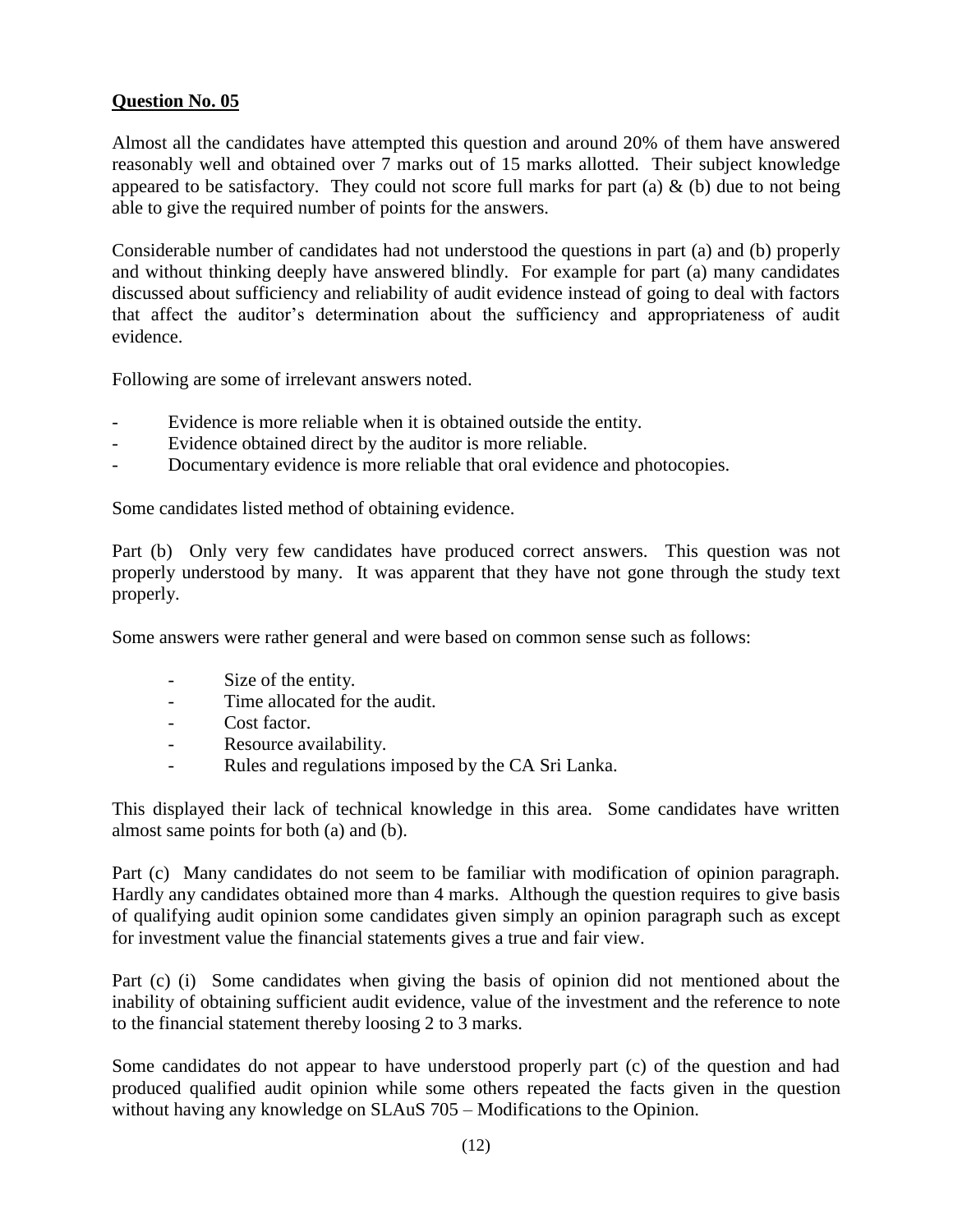# **Question No. 06**

The question has tested the candidates knowledge on;

- (a) and (b) Benefits of IT to entity's internal controls and computer processing in general
- (c) Verification of related parties and transactions with them.
- (d) Evaluation of reasonableness of change in useful life of an assets.
- (e) matters to be considered before accepting an audit engagement

Only about 70% of the candidates have attempted this perhaps due to the availability of choice of selection. Performance of those who attempted too was very poor scoring average marks less than 7 marks out of 15 marks, although these topics are dealt with in Study Text. Most of them have written general or common points in the nature of guessing without due regard to the provisions in relevant SLAuS or Study Texts. Thus quality of the answers varied from poor to completely irrelevant.

Some candidates did not appear to have adequately prepared for the type of question and it was found to be difficult for them.

Following are some common mistakes observed in answers.

- Except part (a) some candidates have thoroughly misunderstood the questions in part (b) and (c) and thereby irrelevant answers were produced.
- For part (d) many candidates suggested to engage an expert to valuation of the machinery.
- Very few identified this as a change in accounting estimate.
- Some suggested to check accuracy of depreciation calculation.
- Part (b) some candidates have not understood the question and produced irrelevant points such as input controls, output controls, processing controls etc.

# **Question No. 07**

The question consists of five assorted parts testing the candidates knowledge basically on principles of auditing touching on some SLAuS, namely report on summary financial statements, related parties, audit documentation and SLSRs on Agreed Upon Procedure Engagement. It is straightforward and free of ambiguities and rigidity. However, about 65% of the candidates have opted to leave the question without answering.

Overall percentage of marks obtained for the question was in the region of  $5 - 8$  marks. About 25% of the candidates who attempted this question have managed to address the answers to the question having understood the question properly. On average the majority of them understood part (b) (c) and (d) of the question. Quality of the answers can somewhat be vouched only with part (b) (c) and (d) of the question. Those were the areas the majority of them have been successful in scoring some marks.

Part (a) of the question was very poorly answered by majority. It is due to the fact that candidates have answered this part with facts that have no bearing on the question at all.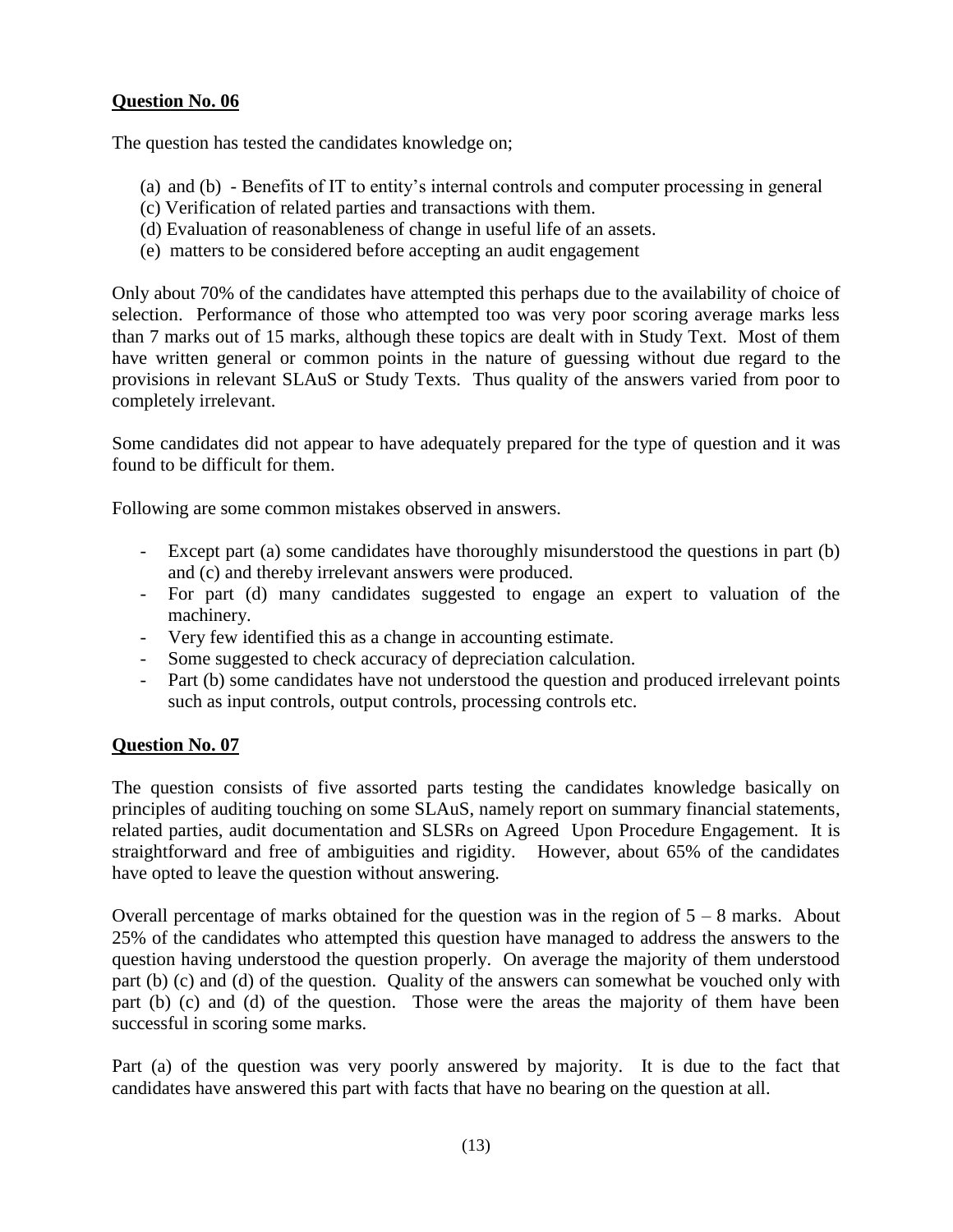Quality of answers to part (b) and (e) are generally poor because repetition and sub-divisions of salient points into thin line of thinking. For example, nature of engagement is listed under several points, non-audit, non-assurance, not a review etc.

- Matters that should be agreed prior to the engagement were not given due consideration in many instances.
- Some candidates failed to perform well mainly due to lack of knowledge. This is particularly noted in answers from regional centres.

Part (b) - some candidates have given terms of an audit engagement letter in general instead of agreed upon procedure engagement. While some others have written answers such as integrity of the management, whether financial statements are in accordance with LKAS, proficiency of the management which are not at all relevant.

Following irrelevant answers were also noted in some answers.

Part (a) - Whether assumption applied by the company are reasonable. Whether assumptions are consistent with other organisations. Whether assumptions are in line with rules and regulations.

Part (c) some candidates, have mentioned uses of financial statements instead of working papers displaying their lack of knowledge.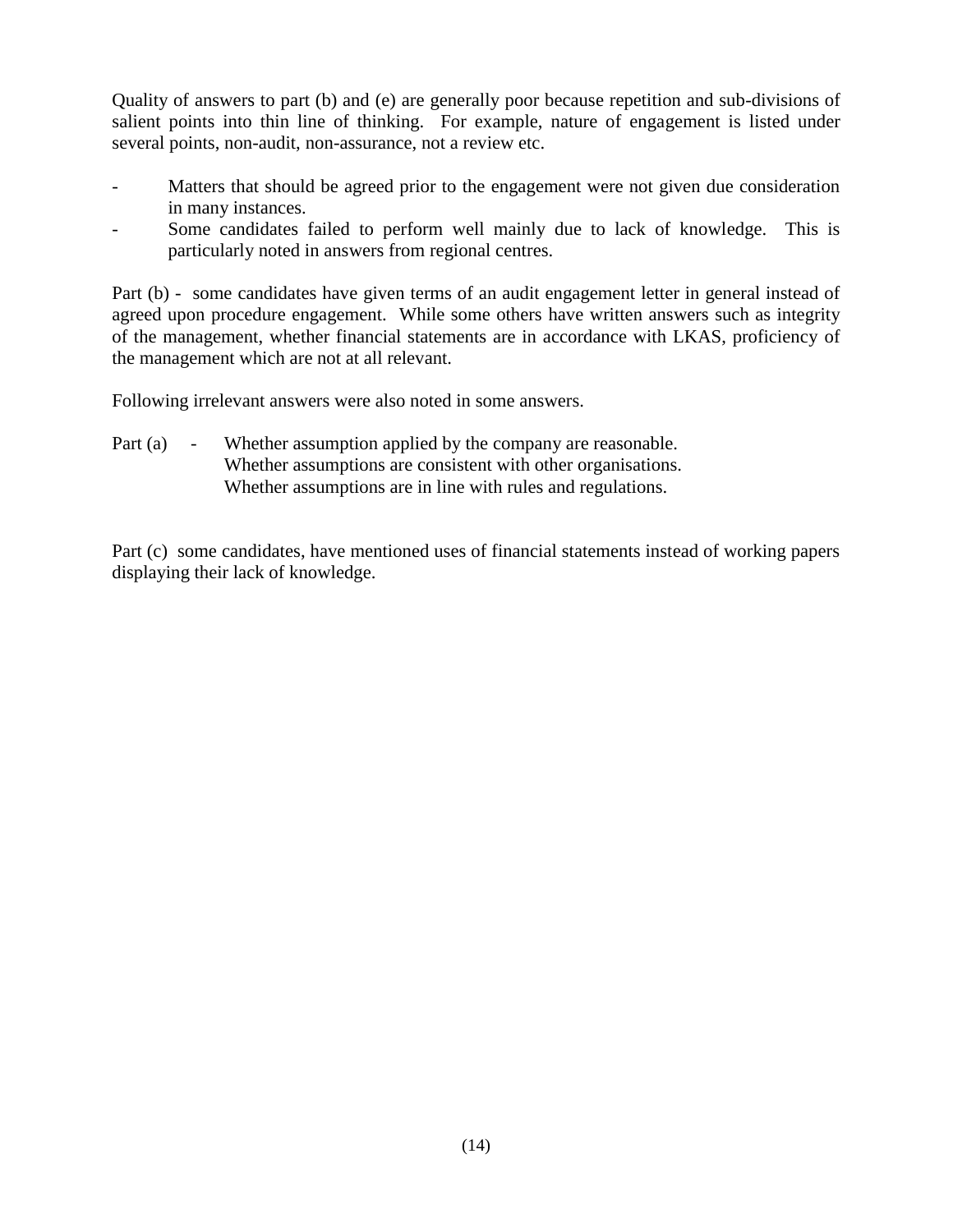

THE INSTITUTE OF<br>CHARTERED ACCOUNTANTS<br>OF SRI LANKA

# **CAB II EXAMINATION – MARCH 2013**

# **Fundamentals of Management Accounting and Business Finance – March 2013**

# **Question No. 01**

| (1) | What was good in answers?         |                                                                                                                                                                                                                                                                                                                                                                                  |
|-----|-----------------------------------|----------------------------------------------------------------------------------------------------------------------------------------------------------------------------------------------------------------------------------------------------------------------------------------------------------------------------------------------------------------------------------|
|     | Understanding the question:       | Majority of the candidates had understood the question.<br>The hint given in the question has been understood. The<br>marginal costing/limiting factor/linear programming<br>concepts had been correctly applied where appropriate.<br>Candidates were thus able to determine the optimum<br>product mix taking into consideration the demand and<br>the resource constraints.   |
|     | Position (quality) of the answer: | Candidates had provided a full answer with proper<br>details and explanations. Necessary workings and graph<br>(for LP) were also submitted making the marking<br>examiners' task easier in awarding the maximum<br>possible marks.                                                                                                                                              |
|     | Planning (building) the answer:   | Proper building up of the answer taking into<br>consideration the relevant limiting factors, demand<br>constraints and arriving at the optimum product mix.                                                                                                                                                                                                                      |
|     | What was bad in answers?          |                                                                                                                                                                                                                                                                                                                                                                                  |
|     | Understanding the question:       | The common mistakes were;<br>that c/s ratio had not been applied for part a (ii),<br>(i)<br>incorrectly based<br>instead<br>prioritised<br>on<br>contribution per units.<br>LP being used for part (b) although question had<br>(ii)<br>stated that LP method need not be used.                                                                                                  |
|     | Position (quality) of the answer: | Optimum production quantities were not calculated even<br>after prioritisation of the products based on limiting<br>factors. Quality of answer for part (c) poor with many<br>could not draw up the linear programme correctly. Some<br>could not identify the corner points in the graph drawn.<br>Many failed to evaluate the corner points and identify<br>the optimum point. |
|     | Answer relevant to the question:  | Part (c) Many had calculated profit under each option<br>which is not required. Some had tried to determine the<br>product mix without resorting to limiting factor analysis                                                                                                                                                                                                     |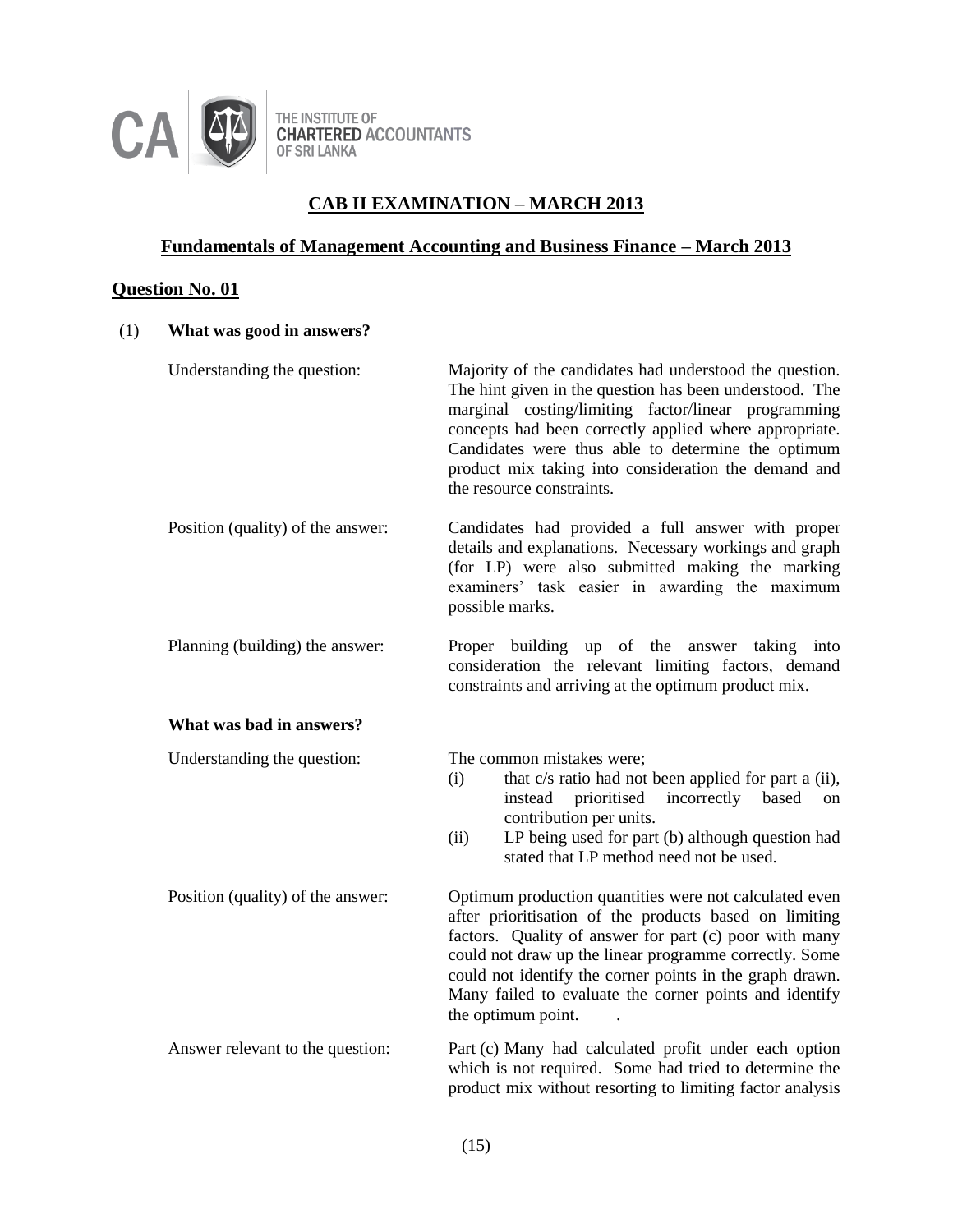|                                   | instead based their answer on c/s ration or contribution<br>per unit which is irrelevant.                                                                                                                                    |
|-----------------------------------|------------------------------------------------------------------------------------------------------------------------------------------------------------------------------------------------------------------------------|
| Subject knowledge of the student: | Poor in applying LP method to the given problem.<br>Candidates were weak in drawing up relevant object<br>functions constraints is algebraic terms.                                                                          |
| Planning (building) the answer:   | Some were unable to draw the constraints in a graph<br>paper and could not identify the corner points. Part (b)<br>of the question- the answer not planned properly and<br>many wasted valuable time by using the LP method. |

### (2) **Common difficulties faced by the students**

- (i) Inability to identify the correct limiting factor to a given situation.
- (ii) Failure to raise the demand (max) as a constraint.
- (iii) Inability to set up a linear programme model of a given problem.

### (3) **Possible areas where majority made mistakes**

- (i) Work out more examples on limitation factor analysis and linear programming to enable the students to acquire necessary skills.
- (ii) Graphical representation of LP poor due to poor mathematical skills.

# **Question No. 02**

### (1) **What was good in answers?**

| Understanding the question:       | Fair. Part (c) $\&$ (d) – understanding of question good,<br>answer relevant, good subject knowledge and proper<br>planning and building of the answer.                                                                                |
|-----------------------------------|----------------------------------------------------------------------------------------------------------------------------------------------------------------------------------------------------------------------------------------|
| Position (quality) of the answer: | Fair.                                                                                                                                                                                                                                  |
| Planning (building) the answer:   | Fair.                                                                                                                                                                                                                                  |
| What was bad in answers?          |                                                                                                                                                                                                                                        |
| Understanding the question:       | Part (a) and (b) poor quality answers. Many candidates<br>could not correctly calculate the number of packs<br>produced during the month and therefore could not<br>calculate the relevant variances.                                  |
| Position (quality) of the answer: | Poor.                                                                                                                                                                                                                                  |
| Answer relevant to the question:  | Many variances calculated using assumed/incorrect<br>number of packs could be termed as irrelevant.<br>However such candidates were not penalised as they<br>would have already lost marks for their incorrect<br>answers in part (a). |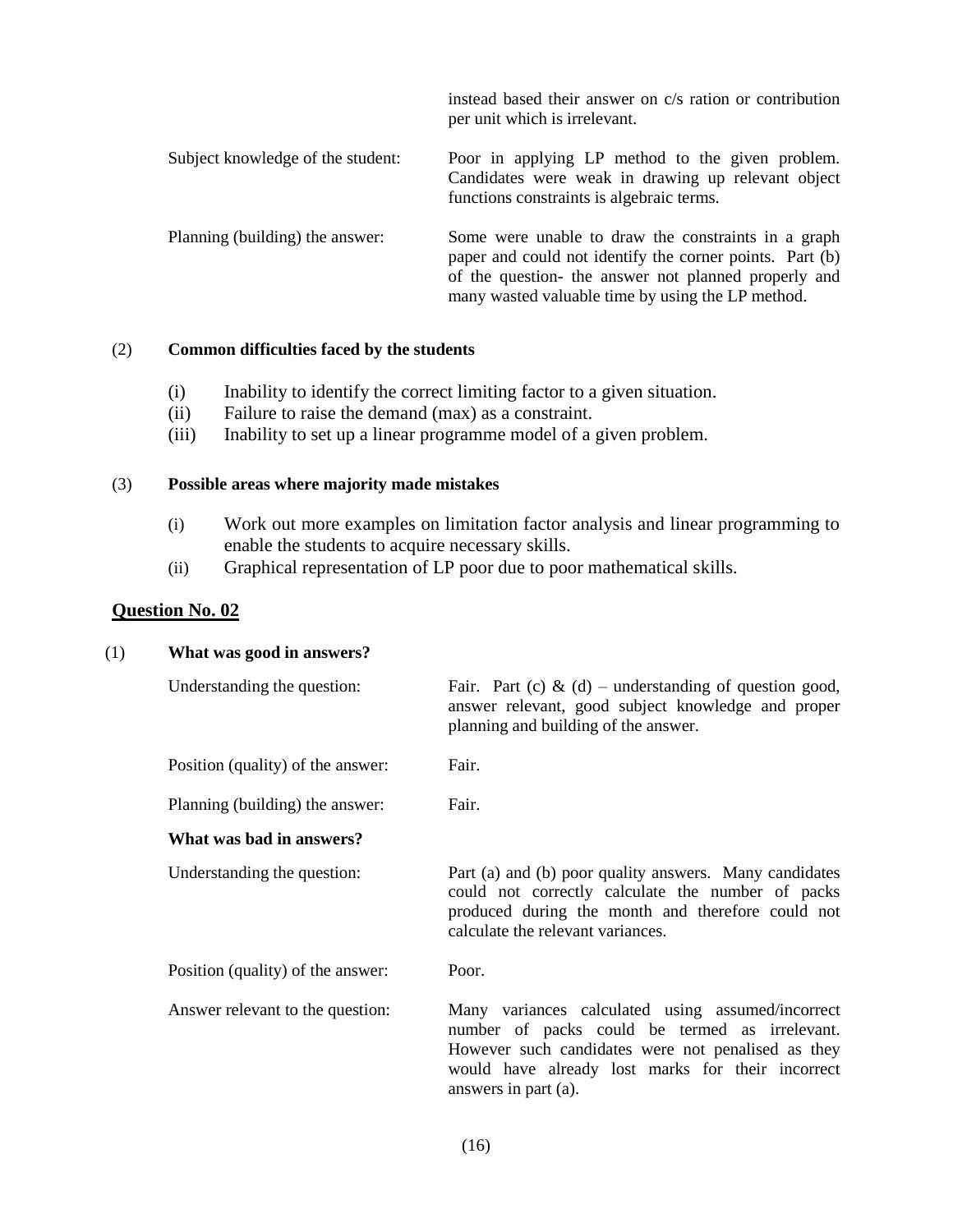| Subject knowledge of the student: | Poor. Many using wrong formulae for variances. A<br>significant number of candidates (approximately 10%)<br>had not attempted the question. |
|-----------------------------------|---------------------------------------------------------------------------------------------------------------------------------------------|
| Planning (building) the answer:   | Poor. Could not use the information given in the<br>question to calculate the production of quantities and<br>variances.                    |

#### (2) **Common difficulties faced by the students**

Calculating the production output adjusting the closing stock movement.Calculating fixed overhead variances. Many had not adjusted the over absorbed amount to the actual cost.

#### (3) **Possible areas where majority made mistakes**

Standard absorption costing and impact of it in stock valuation and fixed overhead absorption. Identification of favorableness and unfavorablenessof variances.

#### **Question No. 03**

#### (1) **What was good in answers?**

| Understanding the question:       | Many had satisfactorily answered the parts (a) $\&$ (b) (i)<br>$\&$ (ii) of the question. Answers were relevant and<br>subject knowledge of the candidates fair.               |  |
|-----------------------------------|--------------------------------------------------------------------------------------------------------------------------------------------------------------------------------|--|
| Position (quality) of the answer: | Quality of the answers was fair.                                                                                                                                               |  |
| Planning (building) the answer:   | good                                                                                                                                                                           |  |
| What was bad in answers?          |                                                                                                                                                                                |  |
| Understanding the question:       | Use of incorrect formulae. Not reading the question<br>properly.                                                                                                               |  |
| Answer relevant to the question:  | Irrelevant answers were given to the part (b) (iii). It was<br>apparent that some candidates did not know the<br>difference between FIFO and weighted average cost<br>methods. |  |
| Subject knowledge of the student: | Some could not apply the stock formulae correctly due<br>to their poor knowledge of inventory management.                                                                      |  |
| Planning (building) the answer:   | Many had not done the stock level calculations.                                                                                                                                |  |

#### (2) **Common difficulties faced by the students**

- (i) Erroneous stock level calculations. Poor knowledge and application of stock formulae.
- (ii) Erroneous calculations of closing stock under weighted average method.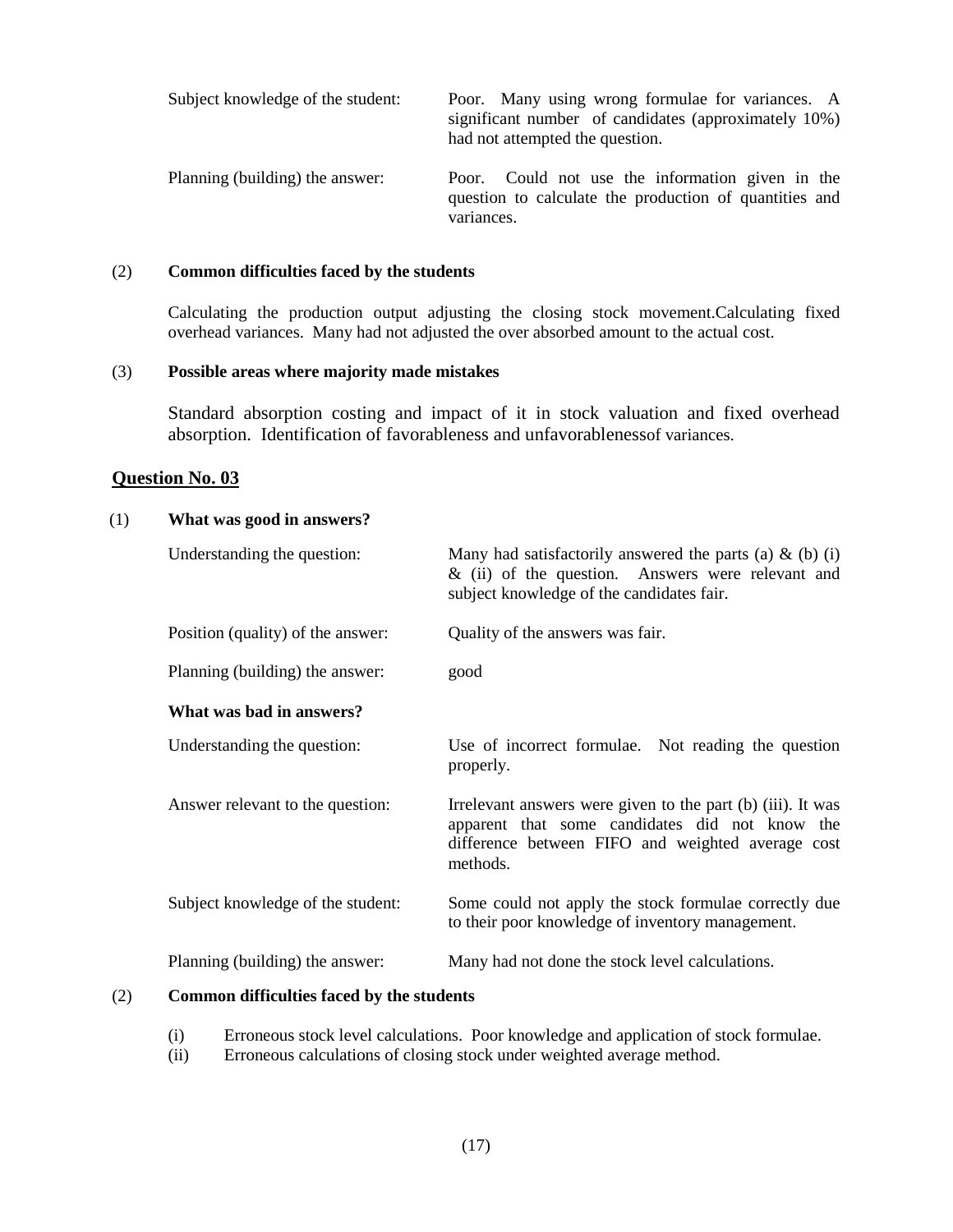### (3) **Possible areas where majority made mistakes**

Knowledge of stock level formulae. Many did not know the difference between various methods of accounting for stock (i.e.) FIFO, LIFO, WAC and physical issue of stock (FIFO).

### **Question No. 04**

### (1) **What was good in answers?**

| Understanding the question:       | Fair understanding of the question.                                                                                                                             |
|-----------------------------------|-----------------------------------------------------------------------------------------------------------------------------------------------------------------|
| Position (quality) of the answer: | Fair.                                                                                                                                                           |
| Planning (building) the answer:   | Average                                                                                                                                                         |
| What was bad in answers?          |                                                                                                                                                                 |
| Understanding the question:       | Poor knowledge on contract costing apparent from the<br>quality of answers and also from the large number of<br>candidates not attempting the question.         |
| Position (quality) of the answer: | Extremely poor only a few were able to give complete<br>contract accounts showing the profit & loss accounts.                                                   |
| Answer relevant to the question:  | Some what.                                                                                                                                                      |
| Subject knowledge of the student: | Poor. Attempting to calculate profit and loss without<br>using the percentage completion method. Not knowing<br>that losses need to be immediately written off. |
| Planning (building) the answer:   | Incorrect entries (debit $\&$ credit mixed up)<br>Poor.<br>Incorrect accounting for material loss etc.                                                          |

### (2) **Common difficulties faced by the students**

Wrong debits & credits, incorrect treatment of material loss.

### (3) **Possible areas where majority made mistakes**

- Profit & loss calculations using percentage completion method.
- Depreciation calculations.
- Cost of work certified / not certified.

# **Question No. 05**

# (1) **What was good in answers?**

Understanding the question: Understanding good.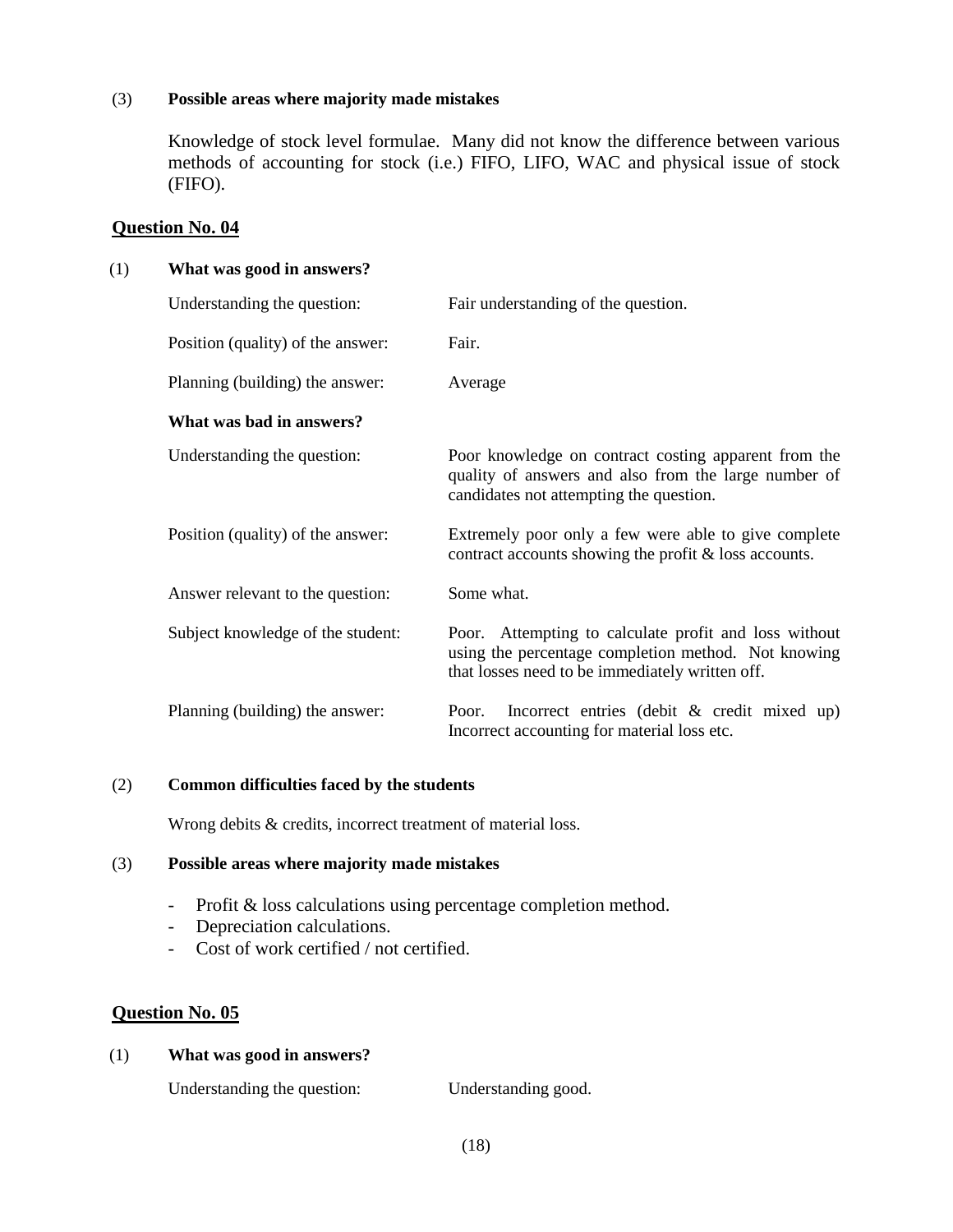| Position (quality) of the answer: | Good.                                                                                                                              |
|-----------------------------------|------------------------------------------------------------------------------------------------------------------------------------|
| Planning (building) the answer:   | Good.                                                                                                                              |
| What was bad in answers?          |                                                                                                                                    |
| Understanding the question:       | Fair. However, there were few candidates who had<br>misunderstood the question.                                                    |
| Position (quality) of the answer: | Average. Common mistake made by candidates were<br>incorrect application of the IRR formula                                        |
| Answer relevant to the question:  | Yes for part (a) however, irrelevant answers furnished<br>for parts (b) $\&$ (c)                                                   |
| Subject knowledge of the student: | Fair.                                                                                                                              |
| Planning (building) the answer:   | However some candidates had drawn up two<br>Fair.<br>separate cash flows – one for current operation and other<br>for new project. |

#### (2) **Common difficulties faced by the students**

- Ignoring the cost savings.
- Inaccurate figures (some in millions whereas others in thousands)
- Inability to explain why NPV is superior to IRR method.

#### (3) **Possible areas where majority made mistakes**

- Difficulty in identifying relevant costs.
- Poor arithmetical skills (incorrect IRR calculations)

### **Question No. 06**

# (1) **What was good in answers?** Understanding the question: Good. Position (quality) of the answer: Fair Planning (building) the answer: Fair **What was bad in answers?** Understanding the question: Part (b) of the question was not understood properly. Some had not read the question properly. Quarterly figures taken as monthly etc. Position (quality) of the answer: Fair. Answer relevant to the question: Yes. However some had given the purchase budget for material Y also which is irrelevant.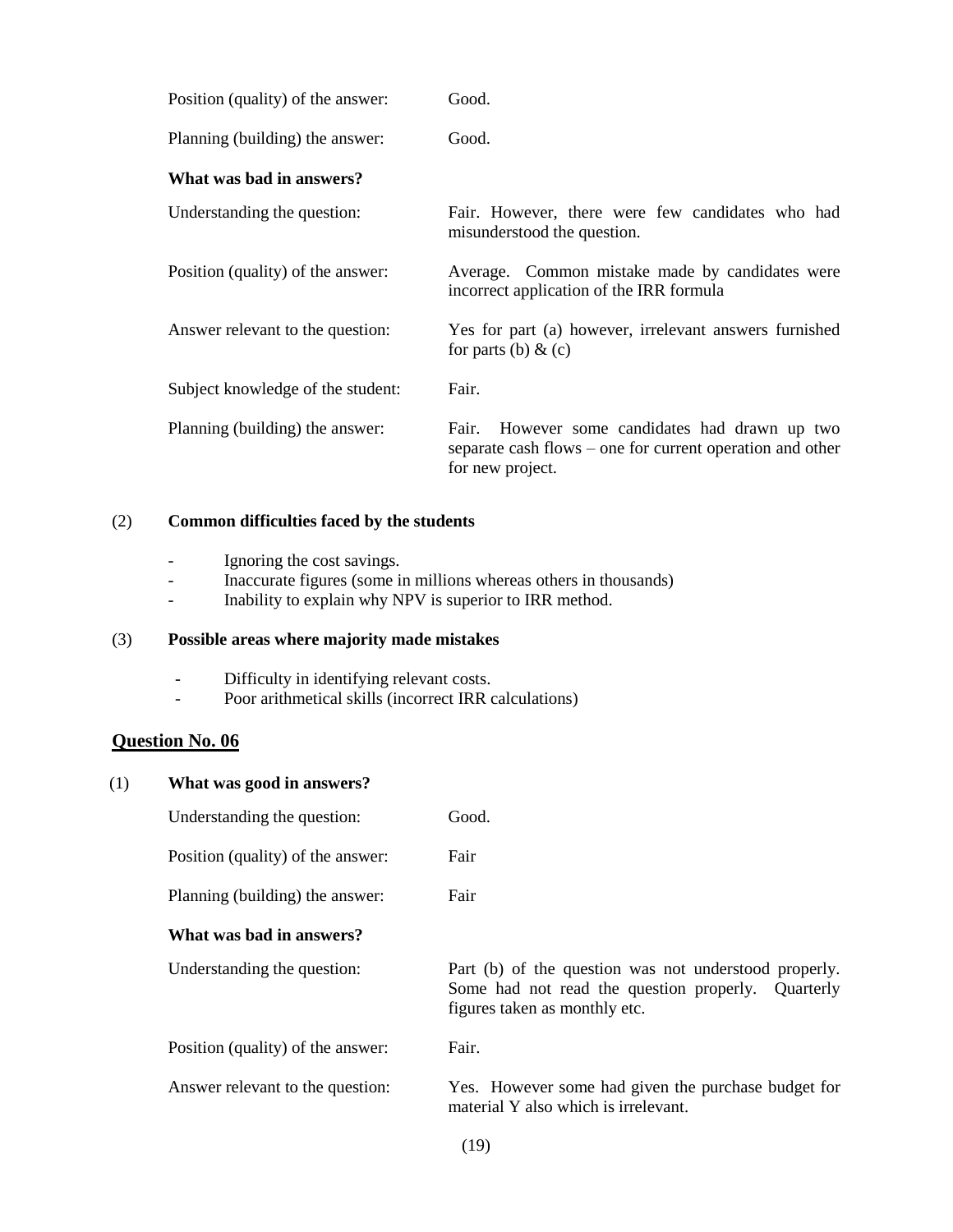Subject knowledge of the student: Fair. However some could not identify the opening stocks for  $1<sup>st</sup>$  quarter. Planning (building) the answer: Poor. Some had done the calculations based on their own assumptions possibly due to their failure to read the question properly.

#### (2) **Common difficulties faced by the students**

Poor planning of the answer.

Failure to understand the question before answering.

#### (3) **Possible areas where majority made mistakes**

Using incorrect opening and closing raw material stock value is drawing up the material purchase budget.

#### **Question No. 07**

(a) Explain 3 basic financial management decisions

#### **What was good in answers**

Understanding, quality, subject knowledge and relevancy.Though many students have not explained each decision, they had identified 3 basic decisions such as investment, finance, distribution and working capital. Found few high standard answers. Their answers covered following key points;

Investment decision Return of the project Analysis of risk factor Types of the investments Long term; acquisition, expansion of business and purchase of long term fixed assets Short term; Invest in security market, working capital investments etc.

Finance decision Risk factor Alternative sources of finance available in the market Cost of finance Terms and conditions

**Distribution** Company's retention policy **Liquidity** Satisfying shareholders

#### **What was band in answers?**

Poor subject knowledge;

• Instead of 3 decisions out of above four, some had mentioned handling accounting system in the company, handling cash receipts and payments, Involving purchasing and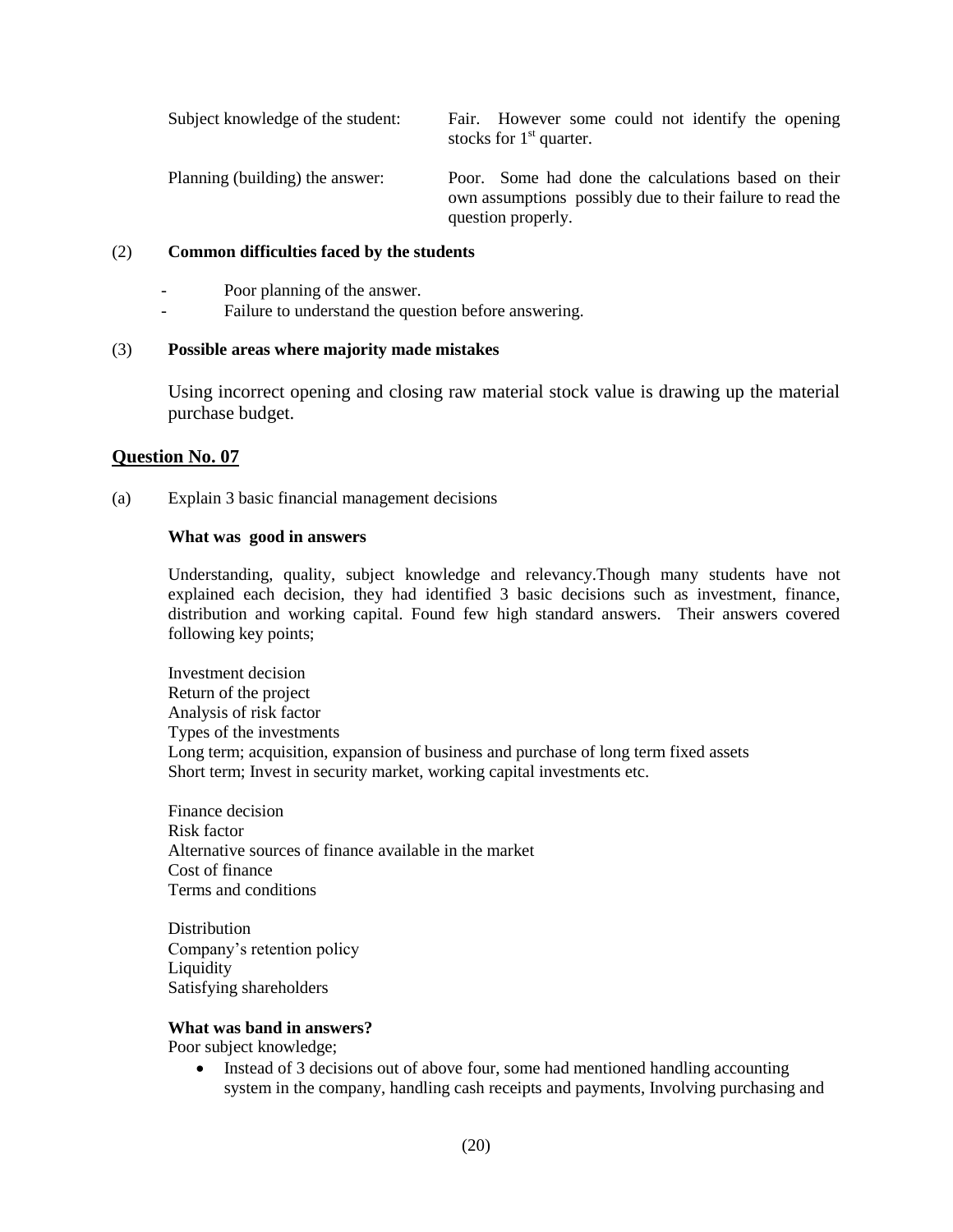production activities. Yes, FM may handle those activities too but they are not the main functions

- Pricing decision, Production decision and sales forecast etc. are also noticed as answer for part a.
- In explaining investment decision many candidates had mentioned 'investing in share markets such as debentures, shares etc' as the example. Even though, we cannot say that the answer is wrong, it indicates that they do not have sound knowledge about what investment is?

#### Poor understanding

Very few students had mentioned goals and objectives instead of decisions. Such as, increase in earnings, maximize value of the company, stability etc.

#### Irrelevant answers

Few had given pay back, IRR and ARR as three basic decisions. These are investment appraisal methods and not basic decisions a FM is concerned with.

#### (b)Goal of finance management

#### **What was good in answers?**

### **Understanding, quality, relevancy, subject knowledge and planning**

Found few excellent answers which cover following key points,

**Maximization of share holders wealth** and had further explained how a company can maximize wealth such as giving attention to profitability, cost, risk, developing proper strategies to get the benefit from opportunities emerge in the market

Enhancing value of the company

#### **What was bad in answers?**

### **Poor subject knowledge/understanding**

Many had mentioned **increasing profit** is the goal of finance management. This answer cannot be accepted since an organization can increase profit just by manipulating accounting principles through creative accounting and there you cannot see actual value accumulation and also by accepting high risk and high profit generating projects can report high profit but in long term success of the company is doubtful. Therefore in answering this kind of question student must be careful to **use more appropriate words** and if general words are used, they must **explain further the underlying concepts and ideas**.

Though marks were given for the answer 'goal is increasing market price', it is also not a perfect answer as manipulating share market fundamentals (when market is not an efficient market) can report high market price but that is not the goal of finance management and what financial management refers **is real value accumulation** through real profit and increasing market price.

Some had suggested that goal is increasing equity capital and minimizing debt capital. This can be considered as a strategy to mitigate financial risk and it is not a goal.

#### (c) (i) Cost of equity

**What was good in answers?**

#### **Understanding, quality, relevancy, subject knowledge and planning**

Many candidates had provided correct answer for the computation part. They had selected the most appropriate formula that is **dividend growth model** to compute equity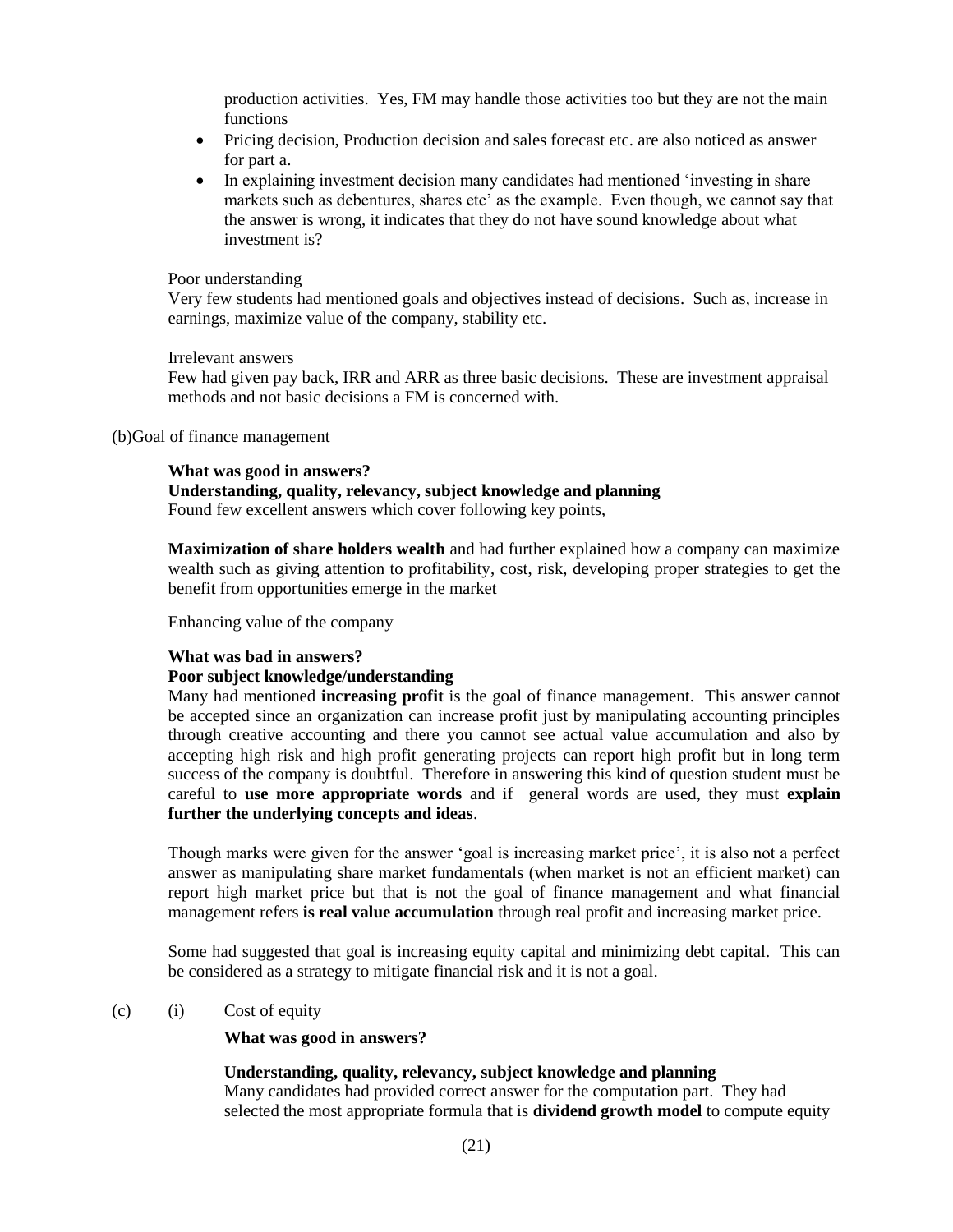cost of capital and the components such as growth factor, year zero dividend and market price from various information given by the examiner.

Some had correctly assessed why CEO's computation is wrong? Ie ignore market price and growth factor

#### **What was bad in answers?**

#### **Poor subject knowledge/understanding**

No evaluation

Many had **omitted evaluation** as a result they lost allocated marks for evaluation part. You are supposed to present in your answer why CEO's computation is wrong? That is he has not considered **growth of the company** in selecting formula.

Those who selected correct formula failed to apply correct variables such as Instead of **current market price he has used issue price** to compute **cost of equity capital Application of formula**

When the question has clearly given that this is **year zero dividends('…year just ended….')** students failed to correctly interpret it and some had done **unnecessary computations to arrive year zero dividend which is incoorrct.**

When the questions clearly states that this company is growing at 5%, students had failed to understand that dividend is also growing accordingly and they had inappropriately assumed that this company has no dividend growth.

**Failed to use correct market price**; instead of using current market price; some had used **historical issue price**.

(ii) Cost of debt

**What was good in answers?**

#### **Understanding, quality, relevancy, subject knowledge and planning**

Many had answered correctly and scored full allocated marks for both computation and evaluation; They had selected **the most appropriate formula** and had mentioned CEO's fault is **omission of tax implication**

#### **What was bad in answers?**

#### **Poor subject knowledge/understanding**

Evaluation

Those who had computed correct cost of debt had **not given any explanation** about the shortcomings inCEO's computation that is **omission of tax implication**

#### Poor application of formula

If you use interest cost to compute effective debt rate; you must **divide tax adjusted (effective) interest** cost by **market value of debt**. Noticed some students who had computed effective interest cost correctly and had not divided it by market value of debt and as a result failed to arrive correct cost of capital Tax Adjusted Interest Cost / Market Value of Debt

(c) (iii) Debt Equity ratio and weighted average cost of capital **What was good in answers? Understanding, quality, relevancy, subject knowledge and planning Debt Equity Ratio**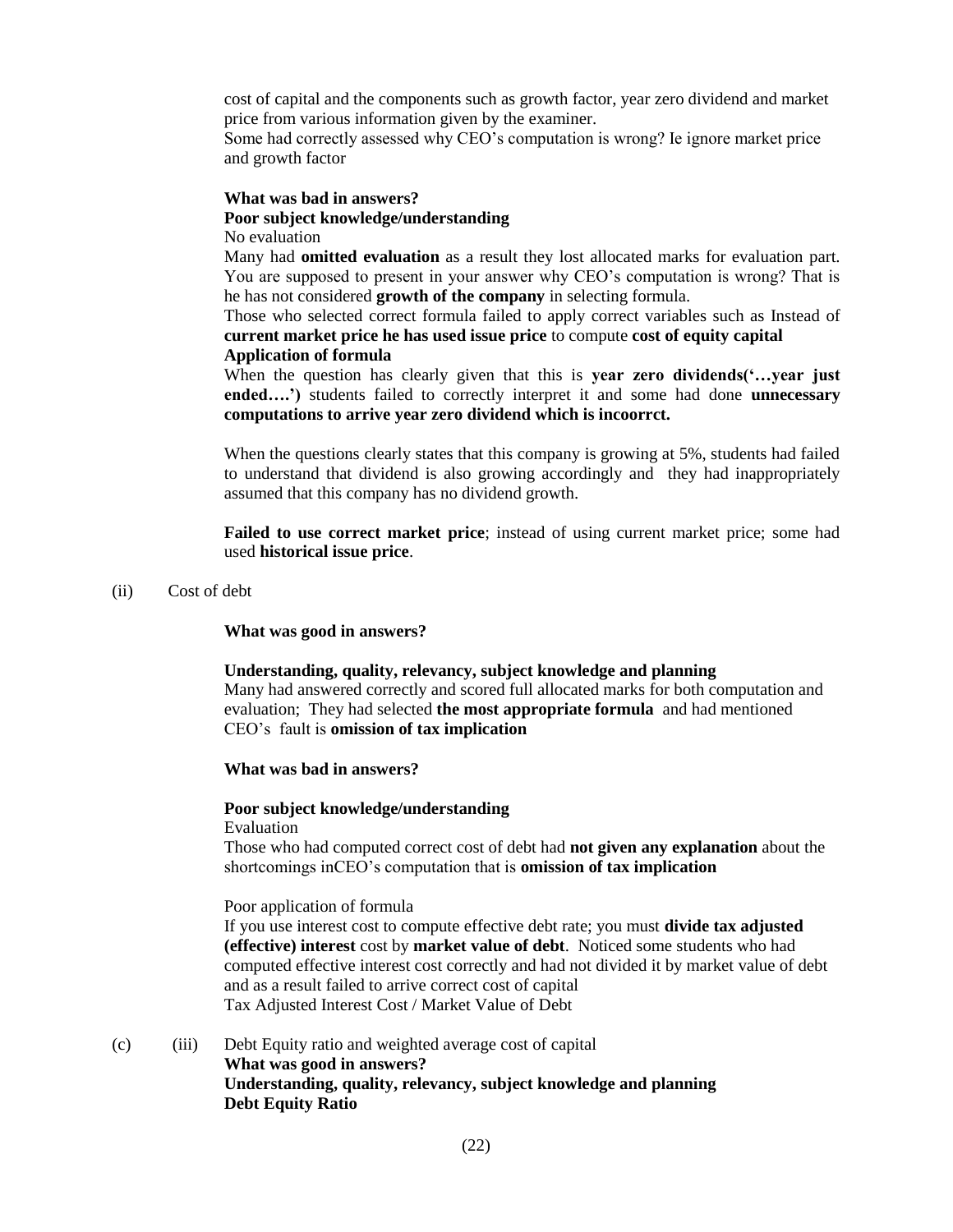Students had mentioned why CEO's computation was wrong? That is omission of reserve as part of equity (In computing D: E based on Book value) and also not consideration of market value of equity when computing D: E based on market value. Those students had done both explanation and computation and scored full allocated marks

# **WACC**

Good answers covered following points Selection of correct formula Appropriately used variables computed at earlier stages such as cost of capitals (Kd, Ke) and debt equity ratio Evaluation covered why CEO's computation was wrong referring evaluations and computations were made by the student at earlier stages

# **What was bad in answers?**

Poor subject knowledge/understanding **Debt Equity Ratio**

Some failed to consider reserve in computing debt equity ratio based on book value and also consider market value of equity when computing debt equity ratio based on market value. In computing based on book value reserve must be added as part of equity since reserve does not represent in issued share value(book value).

Few candidates had added reserve again into market value of equity which is wrong .

### **WACC**

- Many had ignored the evaluation part
- Without giving **facts** they had given their opinion. Eg. 'CEO is wrong'. Therefore they failed to earn allocated marks for evaluation.
- Some students who had given correct computations at earlier stages had not selected them to compute WACC
- Noticed few students had applied debt: equity ratio without converting it into percentage. Therefore, weightage of debt and equity was wrong
- Some students who recognized reserve as part of equity capital had ignored opportunity cost of reserve in computing WACC based on book value. They had mentioned it is included in equity capital. Yes, they are correct if they would use market value of equity for the computation of equity

Poor understanding and irrelevant answer Instead of evaluating CEO's computation, one had mentioned what debt capital is and how does it is sub divided to instruments such as debenture, preference share etc

# **Common difficulties faced by the student**

No basic sound knowledge regarding concepts tested No idea how to assess and present facts Eg. Many do not know how to explain what is wrong and why it is wrong (critically evaluate)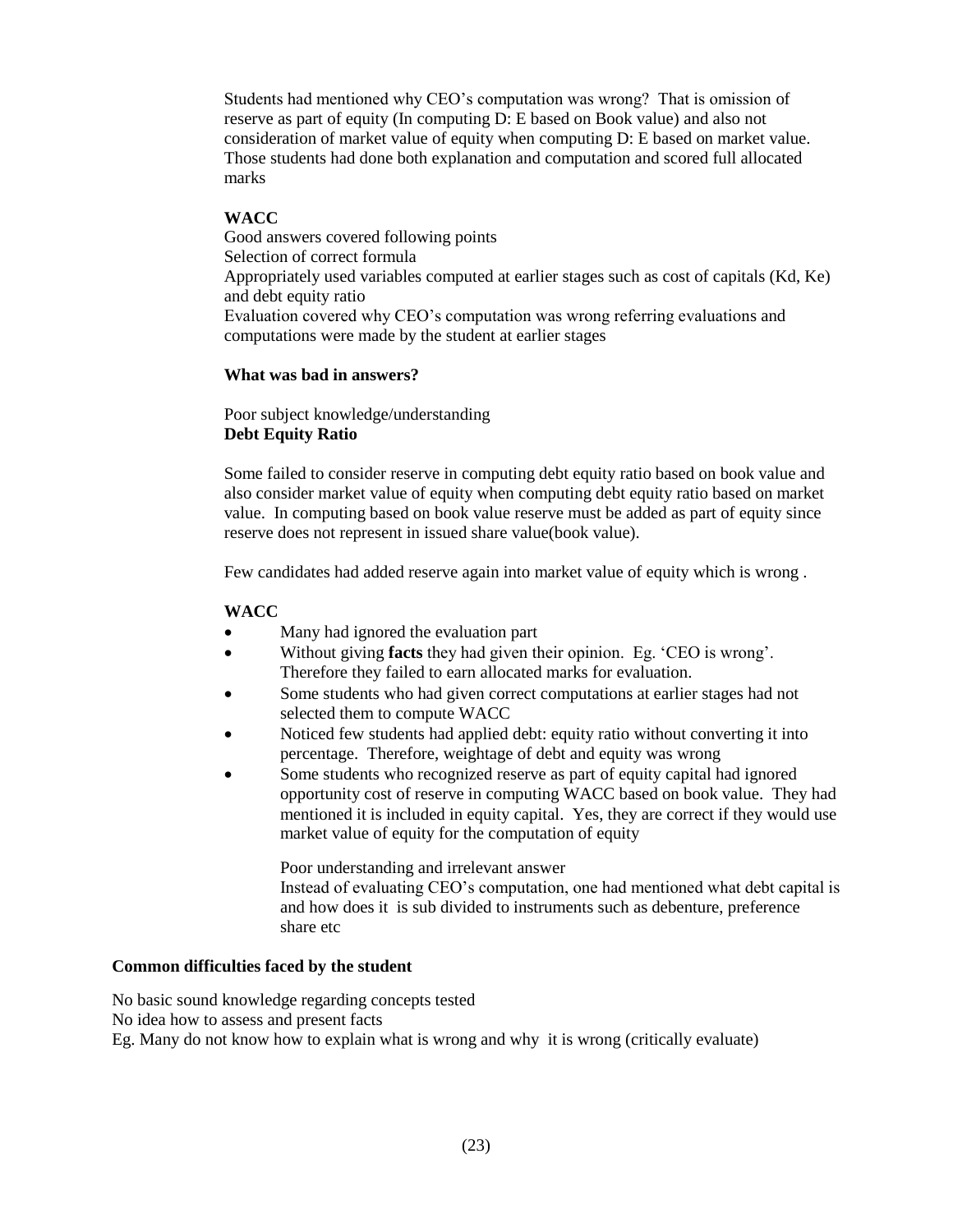# **CAB II EXAMINATION – MARCH 2013**

### **Information Management**

### **Question No. 01**

Question is very clear. However some candidates have misunderstood the word 'module' and considered it as "models" in part (a). Some candidates have given System Development Methods and some have given the stages of SDLC. Majority of candidates were able to answer part (b) and (c) correctly. However, candidates should carefully read and understand the question before answer.

### **Question No. 02**

Majority of candidates answered this question well and scored more than 15 marks. It shows that their knowledge on SCM, CRM and ICM is good. Few candidates were unable to understand the objectives clearly. Majority of the candidates given correct answers for part (c) which is considered much easier.

#### **Question No. 03**

This question is directly from theory part. Majority of the candidates given correct answers. However few candidates given parts of the computer as component of IS which is wrong. Answers for part (b) are good. Some of them did not clearly identify advantages and disadvantages of ERP

#### **Question No. 04**

Most of the candidates understood the question and scored more than 10 marks. But some of candidates misunderstood the part (a)  $\&$  (c). Some of them wrote "operational differences" as characteristics. Only few of candidates interchange the answers of part (a) with operational differences of data capturing devices and data entering devices. Candidates not properly answered part (c). Understanding the "operational difference" and characteristics of devices is very important to answer the question.

### **Question No. 05**

Majority of the candidates were unable to answer this question correctly. Their knowledge on "Virtual Memory" is very poor. Most of them have given answers related to RAM and not for "Virtual Memory" in part (a). Functions of memory manager also were not given correctly. Most of them explained about general functions of the system. Part (c) advantages also not given properly. This question may be too technical for candidates. Majority of them has skipped this question.

#### **Question No. 06**

This is very relevant question to the accounting candidates but their performance is very poor. Majority of the candidates have given role of internal audit without concerning IS controls and security implementation. Majority of the candidates given correct answers for part (b) on controls. But few of candidates interchanged the general controls and applications controls.

### **Question No. 07**

Majority of the candidates answered well and scored more than 10 marks out of 15. Only few of them have interchanged the types of information. They have not properly understood the information requirements for each management level. This is a very easy question from study pack. Candidates have not properly studied the study pack and relevant study materials.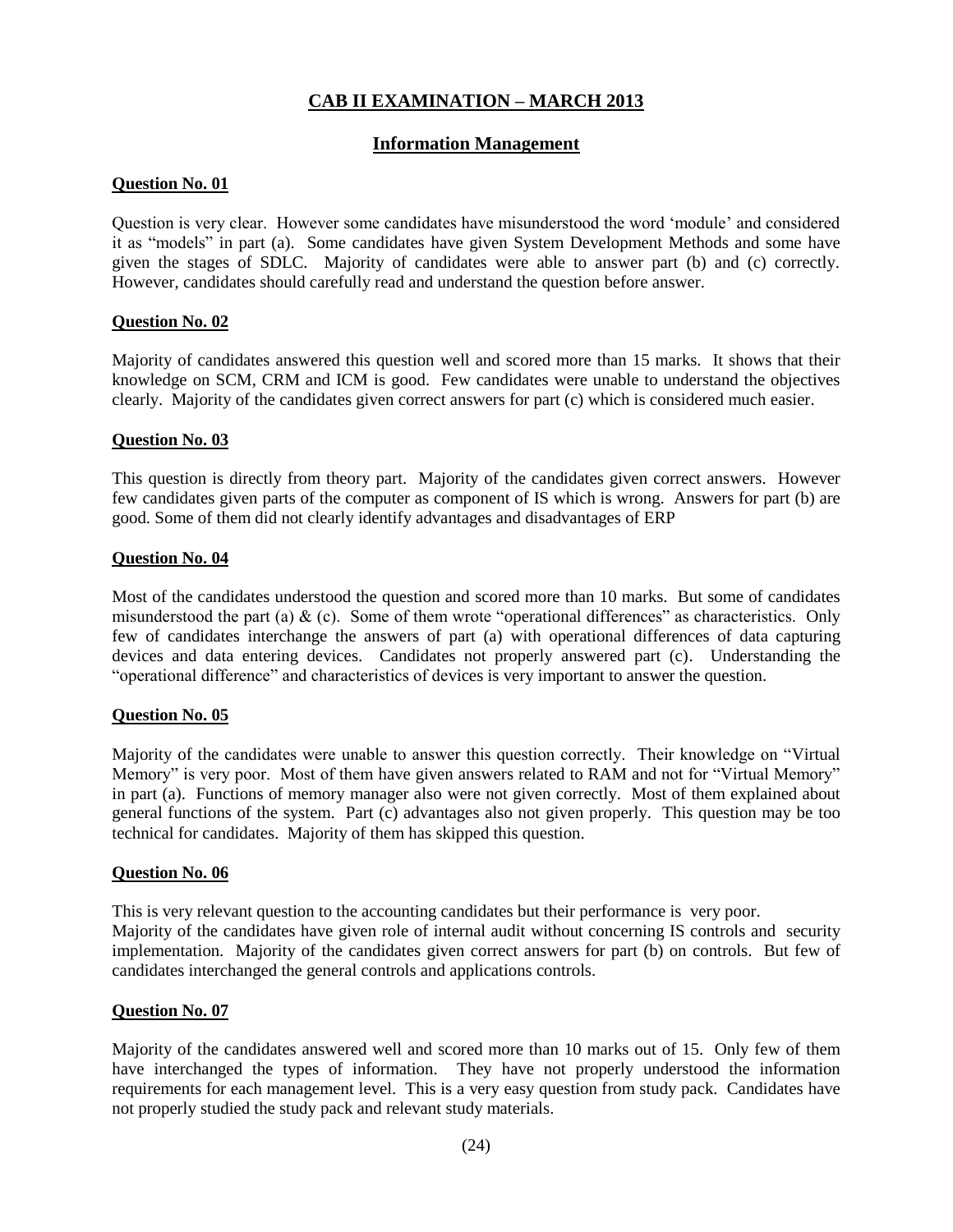

THE INSTITUTE OF<br>CHARTERED ACCOUNTANTS<br>OF SRI LANKA

# **CAB II EXAMINATION – MARCH 2013**

# **Business English II**

| Question No. 01 |                | Tests knowledge of grammar-verb forms. A suitable passage related to<br>the field of accountancy. Filling in 10 blank spaces with the correct form<br>of the verb given within brackets. Candidates response was poor as their<br>basic knowledge of grammar is weak - scoring not satisfactory.                                                                                                                                                                                                                                                                                    |
|-----------------|----------------|-------------------------------------------------------------------------------------------------------------------------------------------------------------------------------------------------------------------------------------------------------------------------------------------------------------------------------------------------------------------------------------------------------------------------------------------------------------------------------------------------------------------------------------------------------------------------------------|
| Question No. 02 | $\ddot{\cdot}$ | A guided dialogue. Both formal and non-formal language was accepted.<br>An interesting dialogue and candidates managed to score well as all<br>suitable answers were accepted. The construction of the question form in<br>the simple past tense was not satisfactory.<br>What did you told?<br>E.g.<br>Did he offered a salary?                                                                                                                                                                                                                                                    |
|                 |                | Also most were not score of the use of much and more. E.g. How much<br>interviews so far?                                                                                                                                                                                                                                                                                                                                                                                                                                                                                           |
| Question No. 03 | $\ddot{\cdot}$ | A business letter ordering of goods. A very good question and quite<br>appropriate subject matter.<br>Students know the format of writing<br>business letters and managed to score good marks for this question.                                                                                                                                                                                                                                                                                                                                                                    |
| Question No. 04 | $\ddot{\cdot}$ | Report writing. Very useful for students in the field of accountancy.<br>Most candidates knew the format of writing reports but as usual had<br>copied the given guide lines directly. Some gave their own observations<br>and suggestions. Scoring was satisfactory.                                                                                                                                                                                                                                                                                                               |
| Question No. 05 |                | Writing on essay of about 350 words on anyone of the 04 given topics.<br>All topics were equally popular but marks could not be given as<br>expression, organization and proficiency in grammar was poor. Except<br>for one topic (Flexi – time) subject knowledge was high. Most were<br>unable to build up the essay according to the given criteria. It has to be<br>mentioned that most candidates as usual ignored the given word-count<br>and either write very long essays (over 1000 words) or short paragraphs<br>(less than 100). The quality of performance was average. |
| Question No. 06 |                | A & B comprehension and vocabulary test.                                                                                                                                                                                                                                                                                                                                                                                                                                                                                                                                            |
|                 |                | The particle was very interesting and quite suited for the standard of this<br>examination.                                                                                                                                                                                                                                                                                                                                                                                                                                                                                         |
|                 |                | Most candidates as usual have copied entire paragraphs or given totally<br>Comprehensive skill was very poor.<br>irrelevant answers.<br>As for<br>vocabulary – no one had given the meanings of the two given phrases.                                                                                                                                                                                                                                                                                                                                                              |